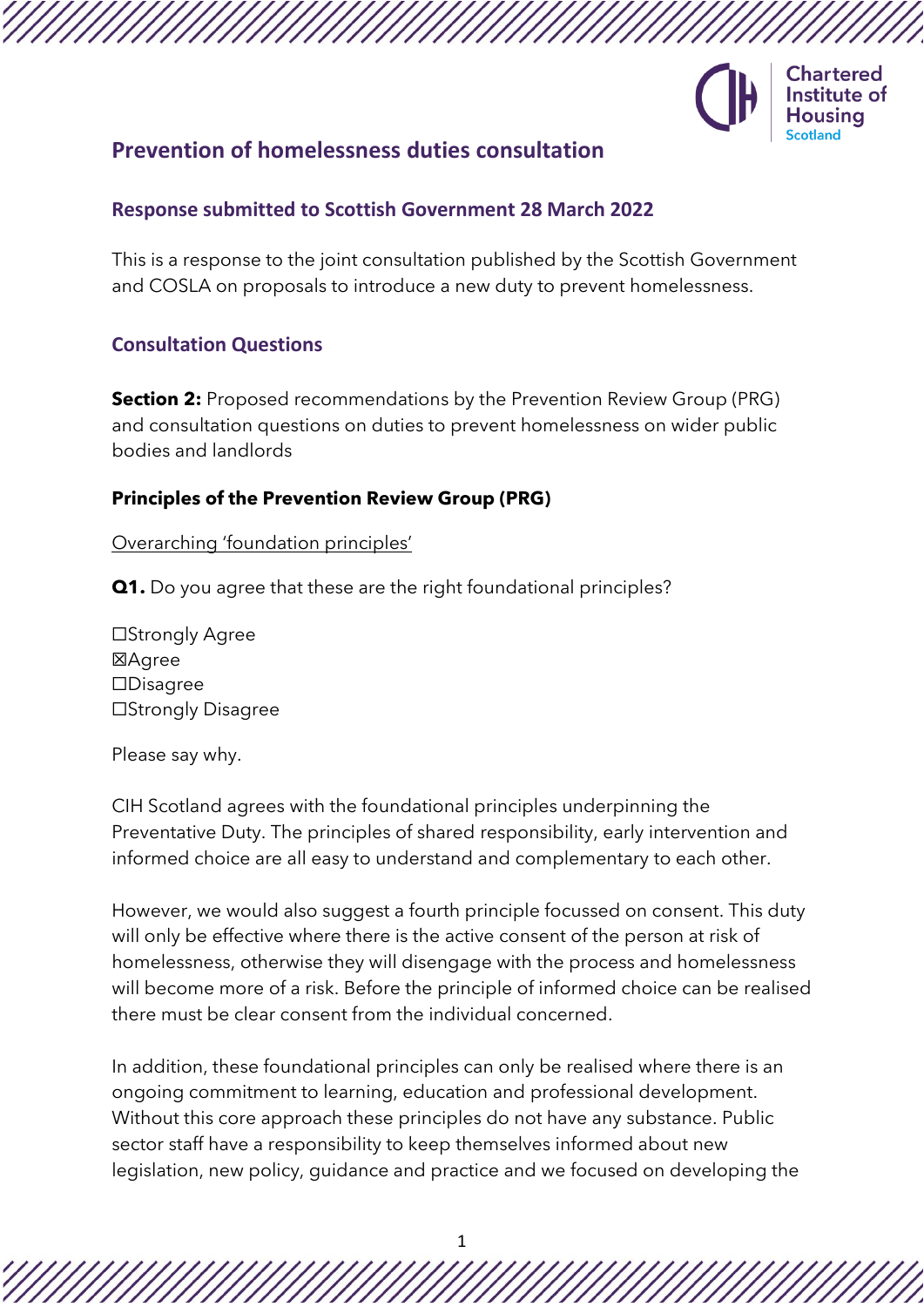

skills, knowledge and behaviours of practitioners in order to support people at risk of homelessness.

**Q2.** Are there any other principles that should be included? If so, why?

As above.

The principle of 'ask and act' duties

**Q3.** Do you agree with the proposals to introduce new duties on public bodies to prevent homelessness?

☒Strongly Agree ☐Agree ☐Disagree ☐Strongly Disagree

Please say why

Homelessness can be a complex issue, particularly for people with support needs and those experiencing repeat homelessness. Homelessness is not just a housing issue and research has shown string links between trauma, health and addiction issues and homelessness. As such, a partnership approach is needed to prevent homelessness where possible or to provide the support required to find and sustain a new tenancy.

**Q4.** Do you agree that public bodies should be required to 'ask and act' to prevent homelessness?

☒Strongly Agree ☐Agree ☐Disagree

The power to end homelessness does not only sit with local authorities but across the public sector and with other key partners such as social landlords. In order to identify and support those at risk from homelessness a spectrum of public bodies, particularly health and education services, that have more regular communication with those at risk must have a duty to 'ask and prevent'. Ideally this will help minimise the instances where households are presenting as homeless in a crisis and instead allow local authorities to identify other steps that can be taken to prevent homelessness or to identify a more suitable home, although as noted above only where consent is given.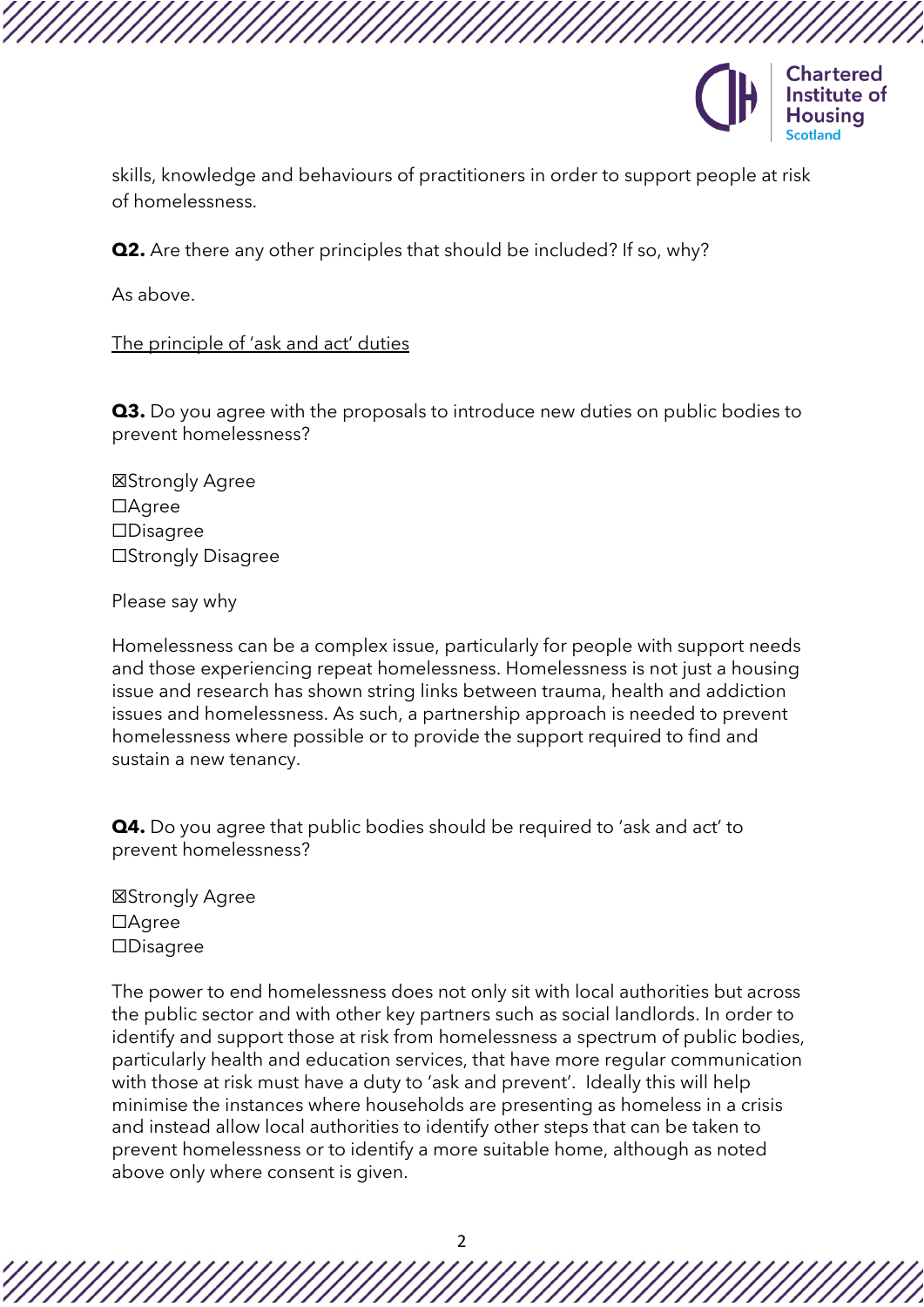

A new duty will help develop professional pathways and information sharing protocols between local authorities and public sector partners with regards to the prevention of homelessness. However, given the existing challenge of ensuring housing and homelessness services meet their duties, for example EQIAs, we have concerns that a new obligation by itself won't institutionalise a new approach to preventing homelessness. Identifying those at risk of homelessness requires the right skills, training, empathy and knowledge from those working across the public sector. Those at risk must be able to trust the public sector worker and they in turn must be able to direct the individual to the right support and in a timely way. The adoption of a prevention duty will require a commitment from the public sector to new knowledge and ongoing CPD.

CIH Scotland also notes the risk of health and education staff asking unexpected questions about housing and homelessness status. Such approaches, if handled unsensitively, may deter individuals from accessing vital public services in the first place. The success of the Prevention Duty will be determined by the care, sensitivity and compassion from public sector workers in how they seek to identify if someone is at risk of homelessness and then how a successful refer is made. There needs to be clarity that when a referral is made to local authorities from public sector partners that it is responded to thoughtfully and timeously.

**Q5.** Which public bodies do you think a new duty to prevent homelessness should apply to and why?

As noted above, a commitment to end homelessness requires more than housing and homelessness involvement. In order to identify and support those who are risk of homelessness, the duty must be extended to the health and care services, education departments, social work, courts, prison and police service as a minimum.

Each of these institutions engages with tenants and homeowners in a way that local authority housing and homeless services do not. Be it a court criminalising someone which leads to the loss of their tenancy, a person leaving prison without a home to return to, a victim of domestic abuse accessing health services, or children failing to attend school, these institutions are well placed to identify those at risk of experiencing homelessness at a time when it can be prevented.

The success of the legislation and its policy intentions will be determined by the breadth and depth of public sector duties applied, the resources allocated and the training provided. The more narrow the scope and the budget the more limited and indeed counter productive the early intervention.

**Q6.** Do you agree to introducing a statutory duty on public bodies to prevent homelessness for anybody leaving an institution within six months?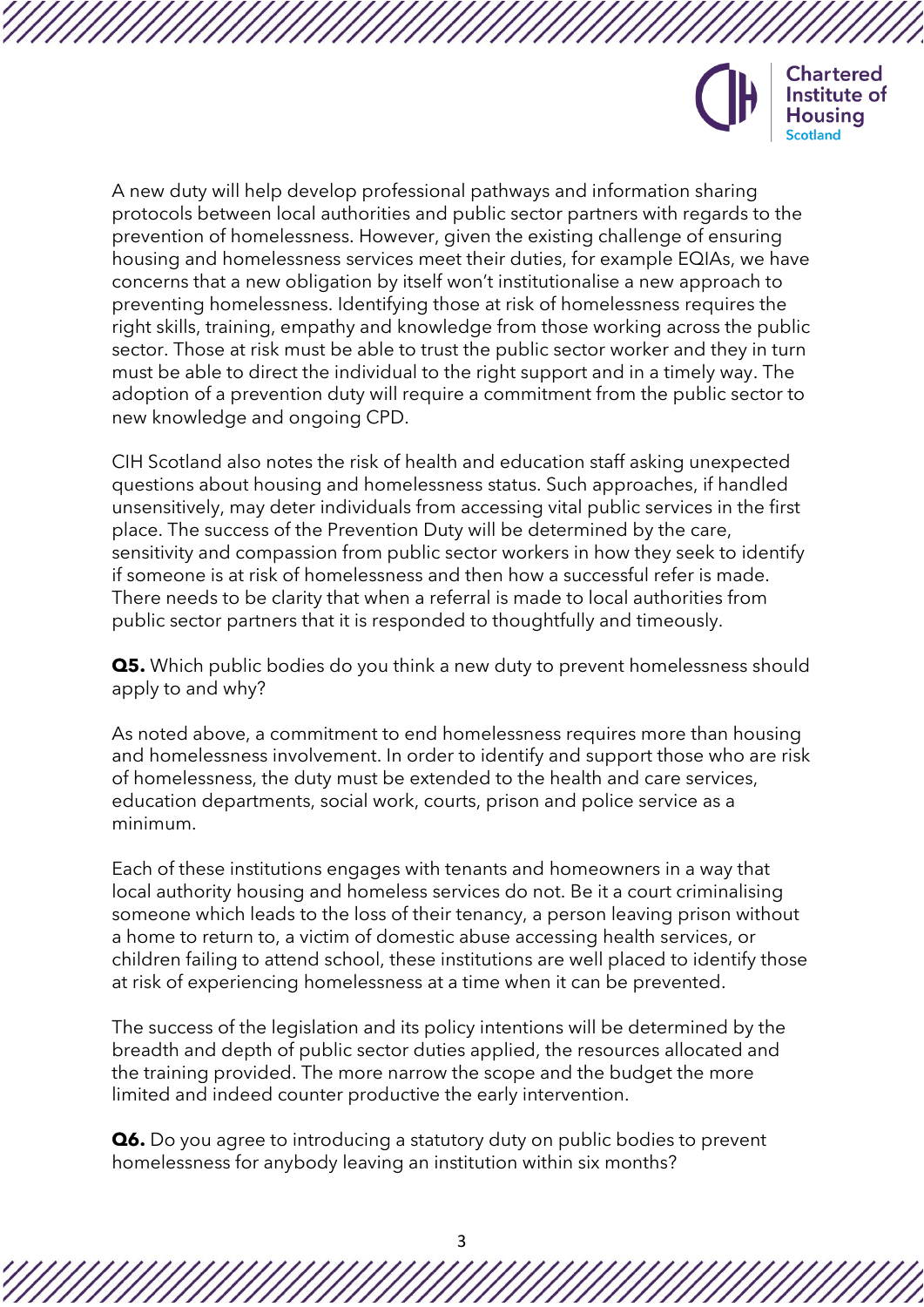

**Chartered** Institute of Housina

☐Strongly Agree ☒Agree ☐Disagree ☐Strongly Disagree

Please say why.

No one should leave an institution without a housing plan in place, especially when there is ample notice of when the person is due to leave.

### The SHORE standards

[\(https://www.sps.gov.uk/Corporate/Publications/Publication-5363.aspx\)](https://www.sps.gov.uk/Corporate/Publications/Publication-5363.aspx) present a good example of partnership working to address the issue of people leaving prison with nowhere to stay on their first night. It was identified that being liberated from prison into homelessness can lead to reoffending and further prison stays. The SHORE standards were developed by the Scottish Prison Service and the housing sector, and while there have been some challenges with information sharing protocols, there are lessons to be learned from the process and how it could be improved and applied to different public bodies covered by a new prevention duty.

**Q7.** What would help public bodies to meet this requirement and how might it work in practice?

Duties can only be delivered by public bodies where there is the resource to do so. In practice while CIH Scotland support the principle of a preventative duty across the public sector it will only help prevent homelessness where the public sector has the funding in order to develop new partnership, new pathways, identify those at risk of homelessness and pay for the housing they require.

There are clear parallels between the discussion of a prevention duty and upcoming discussion on a legal right to adequate housing in that both require a duty on relevant bodies, the capacity to deliver and the budgetary means to be realised, otherwise organisation will be in breach of their duty.

### **Duties on wider public bodies and landlords**

### Prevention Review Group proposed recommendations for health and social care

**Q8.** Do you agree with the proposal that Integration Authorities should identify the housing circumstances of people using health and social care services, and where necessary work with partners to ensure that service users are assisted into suitable housing or prevent the risk of homelessness?

☐Strongly Agree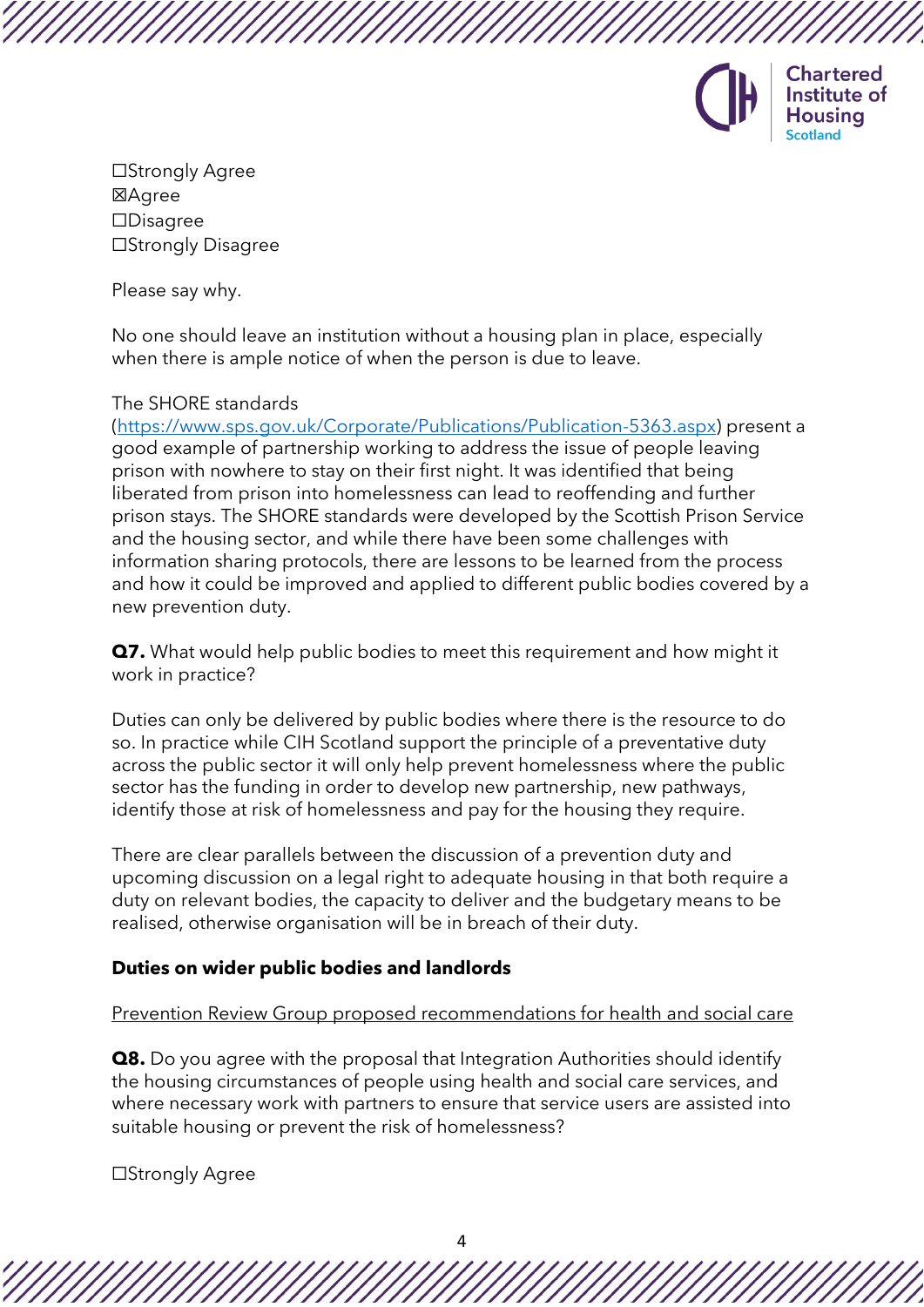

**Chartered** Institute of Housina

☒Agree ☐Disagree ☐Strongly Disagree

Please say why.

As noted in the consultation those experiencing homelessness have a higher level of interaction with health and social care services than is common across the general population. Using the interaction with health and care services to assess housing circumstance of patients can help identify risk and signpost patients to appropriate support to access/ maintain a home. The challenge is creating a robust, accountable mechanism that can be easily used by trained health and care staff and signposts relevant housing and homelessness teams to support the person(s) at risk.

**Q9.** Do you agree that a new legislative duty on Integration Authorities to identify housing circumstances of patients is the best way to prevent homelessness?

☐Strongly Agree ☐Agree ☐Disagree ☐Strongly Disagree

Please say why.

As per question 8

**Q10.** Do you agree that the Integration Authority should have primary legal responsibility for meeting accommodation and support needs where cases are so complex that they cannot be met in mainstream accommodation even with support?

☐Strongly Agree ☐Agree ☐Disagree ☐Strongly Disagree

Please say why.

No response

**Q11.** How would the Integration Authority having primary legal responsibility where cases are so complex work in practice?

No response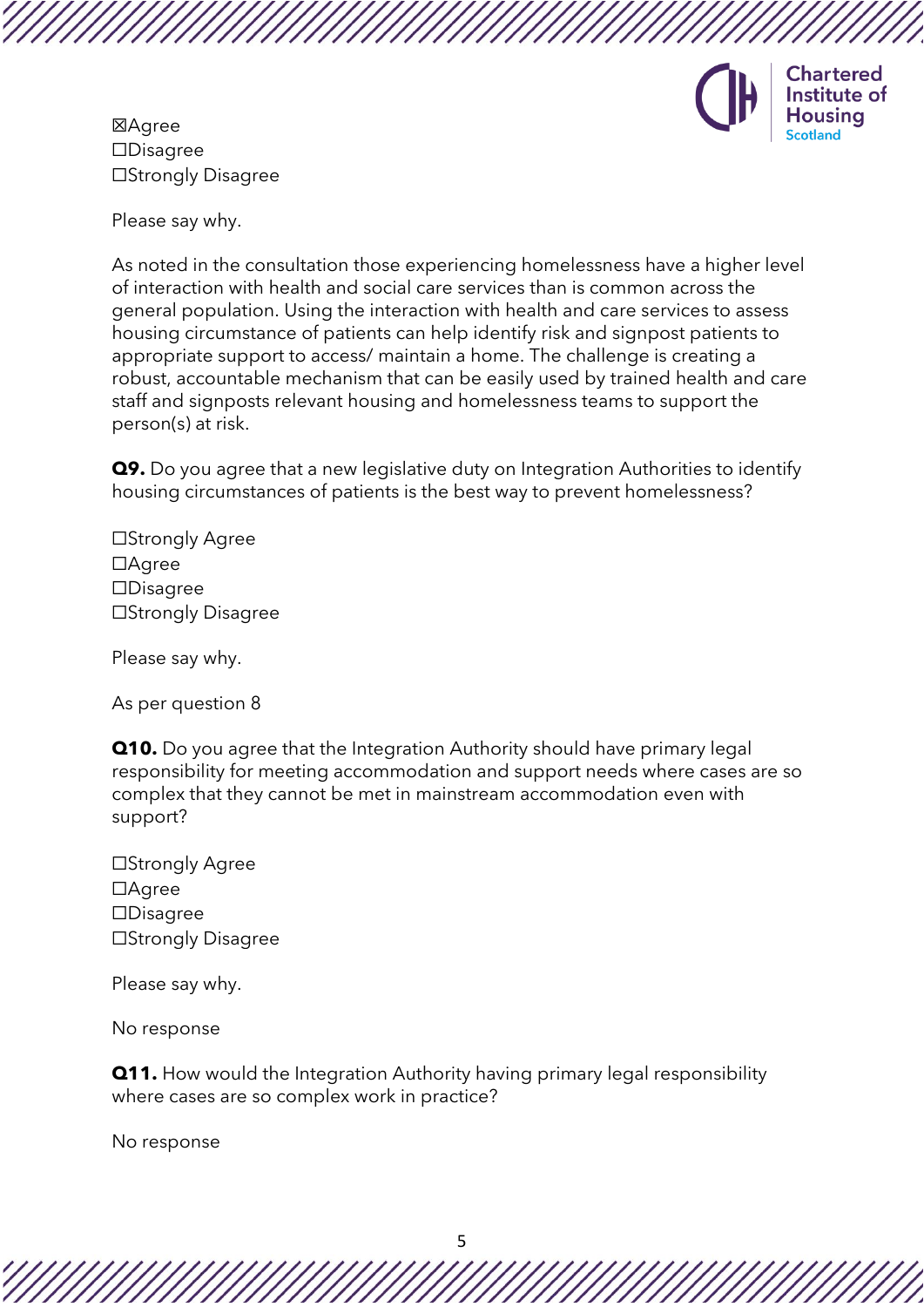

**Chartered** Institute of **Housing** Scotland

**Q12.** Do you think a duty on the Integration Authority would positively impact on preventing homelessness for people with a range of more complex needs?

☐Positively Impact ☐No Impact ☐Negatively Impact

Please say why.

No response

**Q13.** Do you agree with the proposal for a social worker or social care worker to have a duty to 'ask and act' about housing issues or the risk of homelessness?

☐Strongly Agree ☐Agree ☐Disagree ☐Strongly Disagree

#### Please say why.

As per the response to q8 and q5 we believe it is appropriate for social work to have a duty to ask and act about housing issues and the risk of homelessness subject to all the condition previously mentioned. The specific worker must be appropriately trained to approach discussions on their housing status in a sensitive and empathetic manner, they must secure consent for intervention and the referral pathways must be effective and responsive. Otherwise this new duty may deter people from accessing health and care services for fear of questioning.

These professionals often have and have relationship in place that can help them determine the reality of the housing needs of the people they are working with and developing a duty to ask and in turn act can help prevent homelessness from occurring in the first instance.

**Q14.** Do you agree that a duty to co-operate on the Integration Authority is the best way to ensure that people who are homeless or at risk of homelessness, as a result of unmet health or social care needs, get the support they need from health and social care services?

☐Strongly Agree ☐Agree ☐Disagree ☐Strongly Disagree

Please say why, and if you disagree please say how this might be addressed.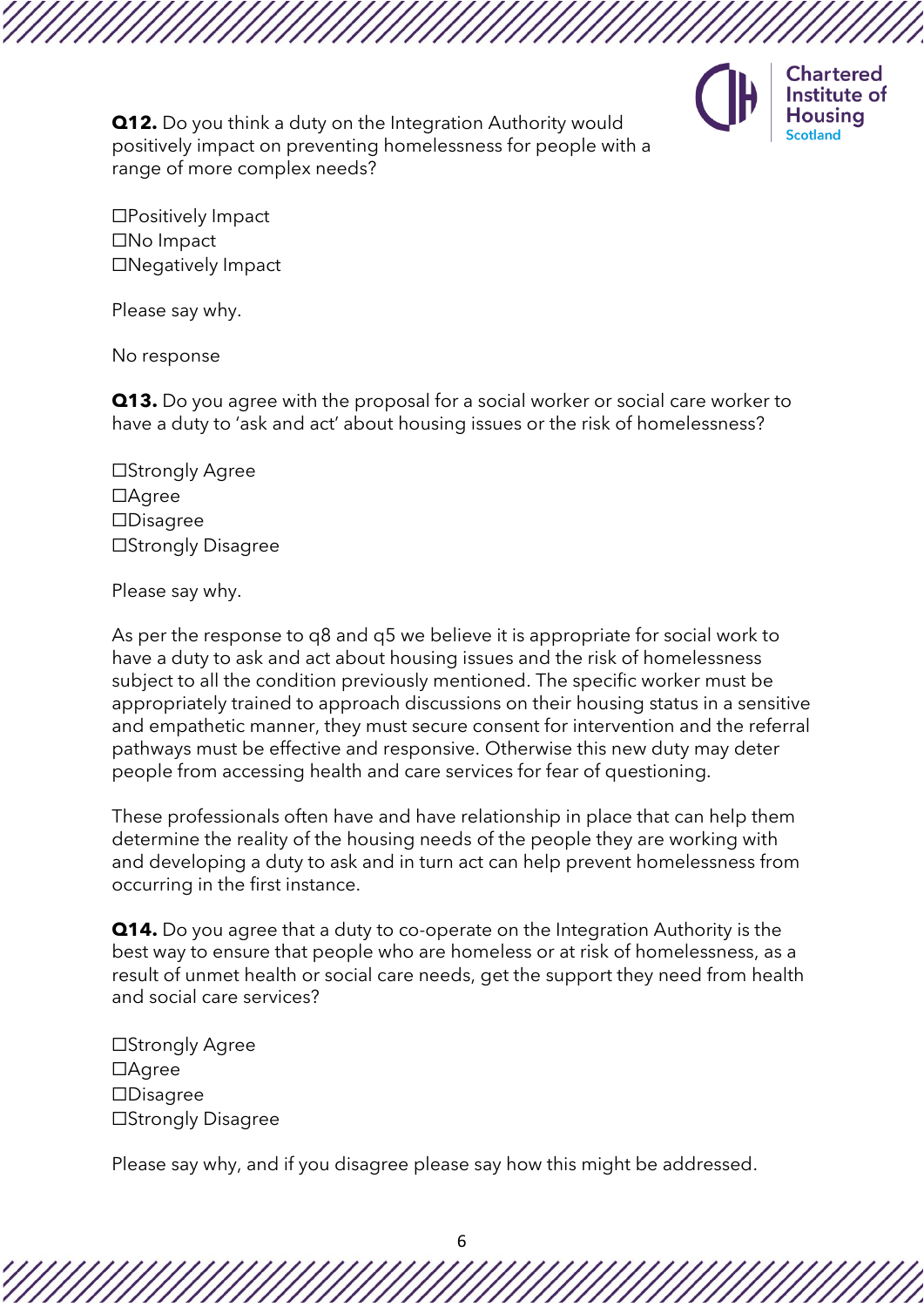

No response

**Q15.** What changes to existing practice do you think local authorities and relevant health and social care services would have to make, to ensure they meet the needs of those leaving hospital and those with mental illness and impairment?

For H&SC to be an effective partner in prevention, actions need to be taken before intensive interventions are needed and adequate resources must be available to support those who need more support. What is required is a greater understanding of homelessness across H&SC, training for H&SC staff and clear responsibilities for prevention to be set out in the upcoming Homelessness Prevention Duty. Many staff are involved in implementing Rapid Rehousing Transition Plans, supporting the Housing First agenda, a key part of which is early intervention and prevention. In some local authorities there are homeless prevention officers linked to schools and more engagement with a range of health professionals in particular to ensure more positive outcomes. However, a deeper understanding will support homelessness prevention.

In relation to the provision of suitable housing for people leaving hospital, the provision of Housing with Care such as Hanover Scotland's Varis Court can provide residents with the support they require in a homely setting, without the need for more costly residential care. However, despite strong evidence of improving outcomes [\(https://ihub.scot/media/6047/moray-evaluation](https://ihub.scot/media/6047/moray-evaluation-fnct_april19.pdf)[fnct\\_april19.pdf\)](https://ihub.scot/media/6047/moray-evaluation-fnct_april19.pdf), the lack of capital investment or long-term certainty from H&SC partners means that the financial risk for specialist developments often sits solely with the social landlord and for this reason can be difficult to progress. A more equal partnership arrangement with capital funding from the NHS or through IJBs (or new CHSCBs if introduced) and longer term commitments to the provision of care could help to deliver more housing with care and support the renovation of existing homes for older people which may no longer be fit for purpose.

**Q16.** Do you agree with the proposal that the local authority must provide assistance to anyone who is going to be discharged from hospital?

☐Strongly Agree ☒Agree ☐Disagree ☐Strongly Disagree

Please say why, and what is the main difference this statutory change would make to people in hospital and at risk of homelessness.

Yes by providing advice to try and prevent homelessness before discharge from hospital the local authority may prevent homelessness. If they do become homelessness then they would have a duty to provide them with a home.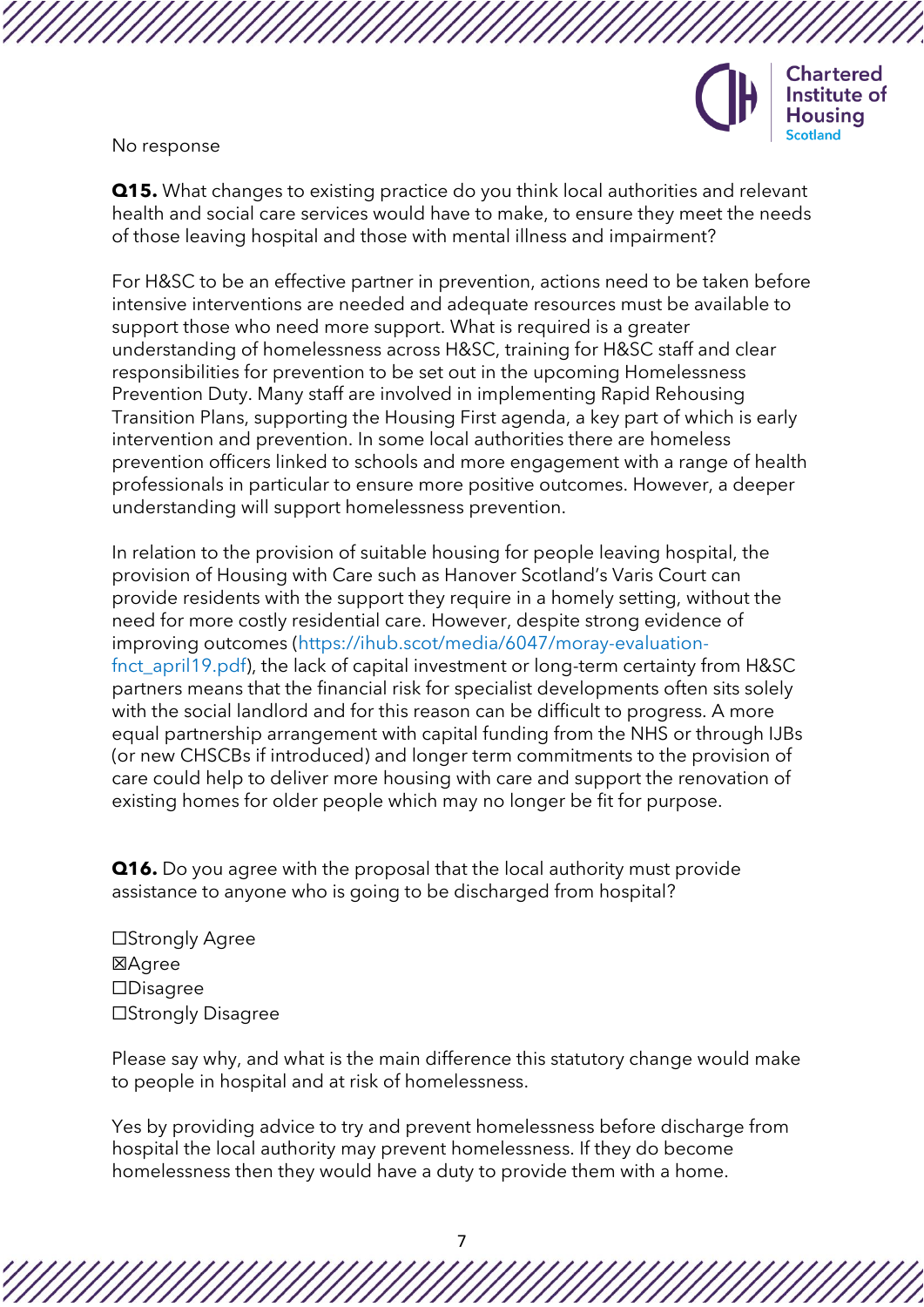

**Q17.** What would be the main challenges of introducing a statutory duty on local authorities to house those due to be discharged from hospital within the next six months?

The lack of available and affordable housing stock will inhibit local authorities ability to find suitable permanent home for those with acute housing needs. The (welcome) increase in housing standards such as EPC rating as well as accessibility considerations and the move to a new (cross tenure?) housing standard as noted in the rented sector strategy consultation is likely to make some stock unviable unless there is significant investment to improve standards. Improving the availability and quality of housing available in line with the foundational principle of informed choice is critical.

Equally in order to ensure there is appropriate early intervention all staff relevant staff need the appropriate training, skills and knowledge to transition a patient into stable accommodation.

#### General Practitioners (GP)

**Q18.** Do you agree with the proposal that GP practices are required to refer to local authorities where there is a risk of homelessness identified?

☐Strongly Agree ☒Agree ☐Disagree ☐Strongly Disagree

Please say why.

GPs are among the most trusted professions and will be well placed to have a dialogue with patients about their housing needs and requirements. As noted above, those experiencing homelessness or at risk of homelessness are more likely to use health services. However, we note the risk if GPs are seen as over stepping their role if they enquire about housing status and as such the approach must be handled sensitively and referrals only made with consent.

**Q19.** Are there any additional approaches that could be adopted by GP practices to better identify and respond to housing need?

Ensure there is appropriate training, skills and knowledge for all staff to identify those at risk of homelessness and to understand how to support them.

Prevention Review Group proposed recommendations for case co-ordination for people with multiple or complex needs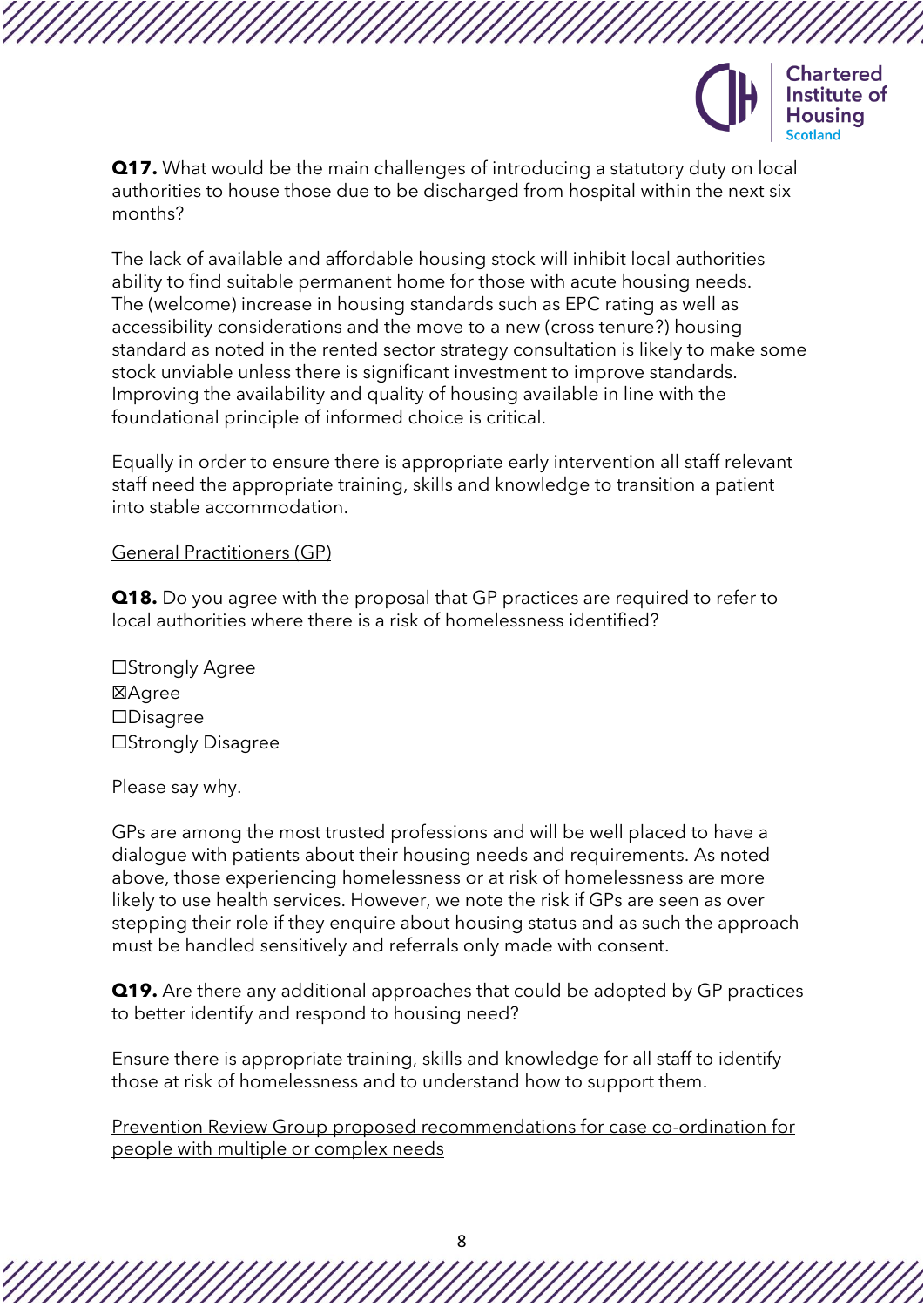

**Q20.** Do you agree with the proposal that a statutory duty to put a case co-ordination approach in place for people requiring input from two or more public services is the right approach? If you disagree, please say how public services can best work together to prevent homelessness for people with more complex needs.

☐Strongly Agree **区Agree** ☐Disagree ☐Strongly Disagree

Please say why, and how public services can best work together to prevent homelessness for people with more complex needs.

Scotland's existing Multi Agency Public Protection Arrangements are an example of joint working between partners which is driven by the shared aim of managing individuals who present a risk of serious harm and ensuring that the protection of the public remains paramount.

While the issue is entirely different, it sets an important precedent on joint governance, data sharing and joint outcomes and a duty to cooperate across the public sector partners.

**Q21.** If this statutory duty is established:

How would it work in practice? What challenges would it present, and how could these be best addressed?

It is not for central government to prescribe how joint working arrangements should be developed locally, other than establishing the principles underpinning the preventative duty and establishing a legal duty to cooperate. Public sector partners must choose their own approach to this cooperation, based on their own insights and experience. The duty to cooperate bodies will however be required to provide, accept and share information to support the prevention of homelessness of anyone subject to the prevention duty.

However a MAPPA style approach would bring together all representatives from bodies that have a duty to cooperate to prevent homelessness in one decision making fora. This decision making framework will help establish the institutional links to ensure early referrals and early intervention is effective.

In most cases the household at risk will be supported by routine housing and homelessness arrangements applied by lead agency, usually the local authority. In the case where an RSL tenant is at risk of homelessness they may take on this lead role.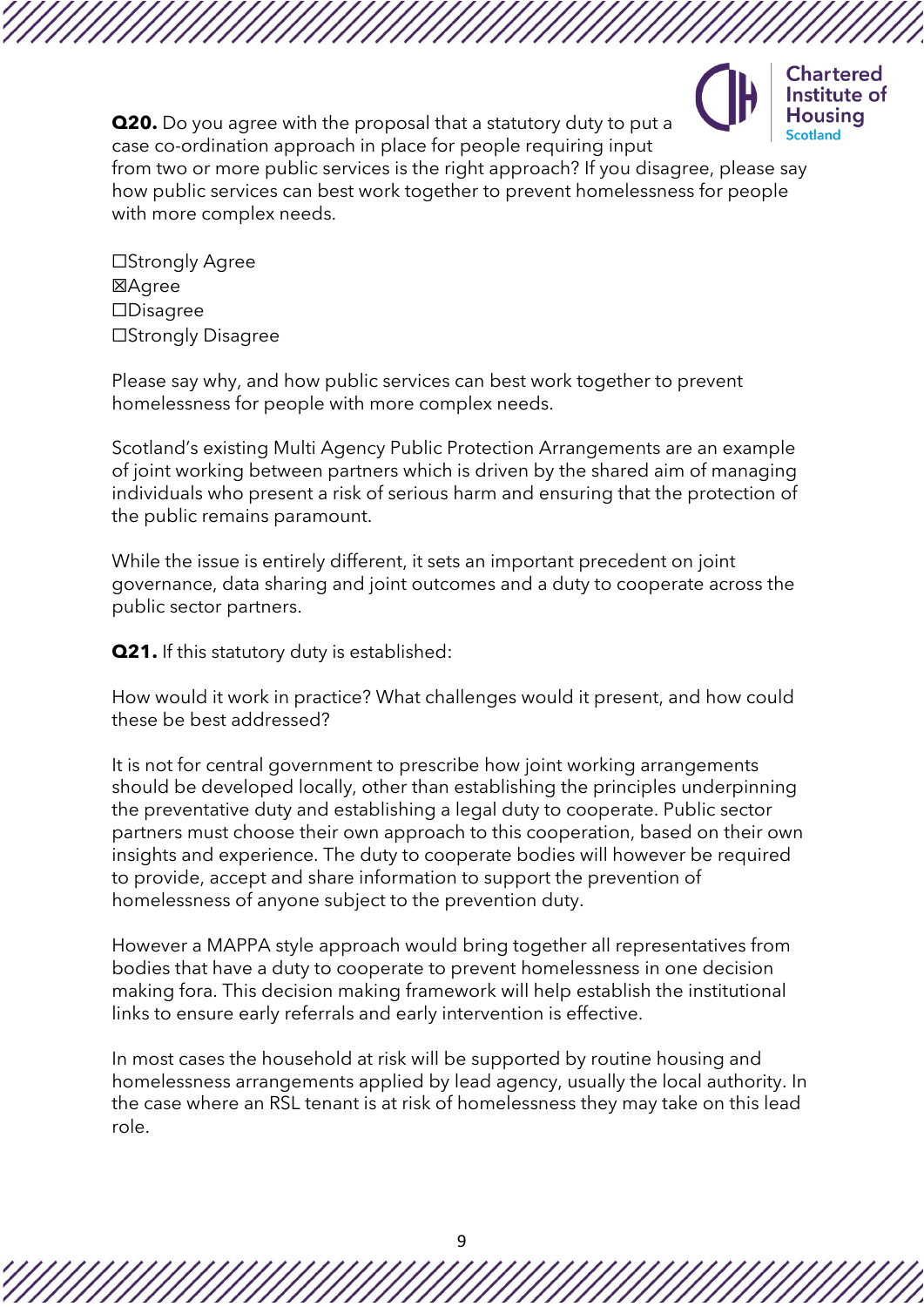

In more complex cases there may be regular review meetings to ensure stable accommodation is being supported and maintained or it may be agreed that another agency will act as the prevention lead i.e. the integration board for those with complex needs.

**Q22.** What difference would a case co-ordination approach make to people experiencing homelessness or at risk of homelessness who have more complex needs?

It would ensure that all relevant agencies are involved in the decision making about supporting someone to stay in permanent housing.

### Prevention Review Group proposed recommendations for children's services

**Q23.** Do you agree with the proposal to establish a duty on health visitors or head teachers to identify a housing issue or risk of homelessness to a local authority?

☐Strongly Agree ☒Agree ☐Disagree ☐Strongly Disagree

Please say why.

The principle of a preventative duty will collapse unless key public agencies have a duty applied to them. Such a duty must include those in regular contact with children who may be at risk of homelessness such as health visitors and head teachers.

**Q24.** How would a duty on health visitors or head teachers to identify a housing issue or risk of homelessness to a local authority work in practice? At what stage should a request for assistance be made to the local authority?

Training and support will need to be provided to health visitors and teachers. Health visitors can ask questions about housing security as part of their regular dialogue with families. Teachers and head teachers need to be trained to identify signs that can be followed up with one to pastoral care with the pupil, direct contact with the family and all school communication to identify if a need exists. If so then a lead organisation will be identified to address and support any housing needs.

### Prevention Review Group proposed recommendations for young people

**Q25.** How can we ensure a homelessness prevention service is designed so that it can meet the needs of young people at risk, in partnership with other relevant services?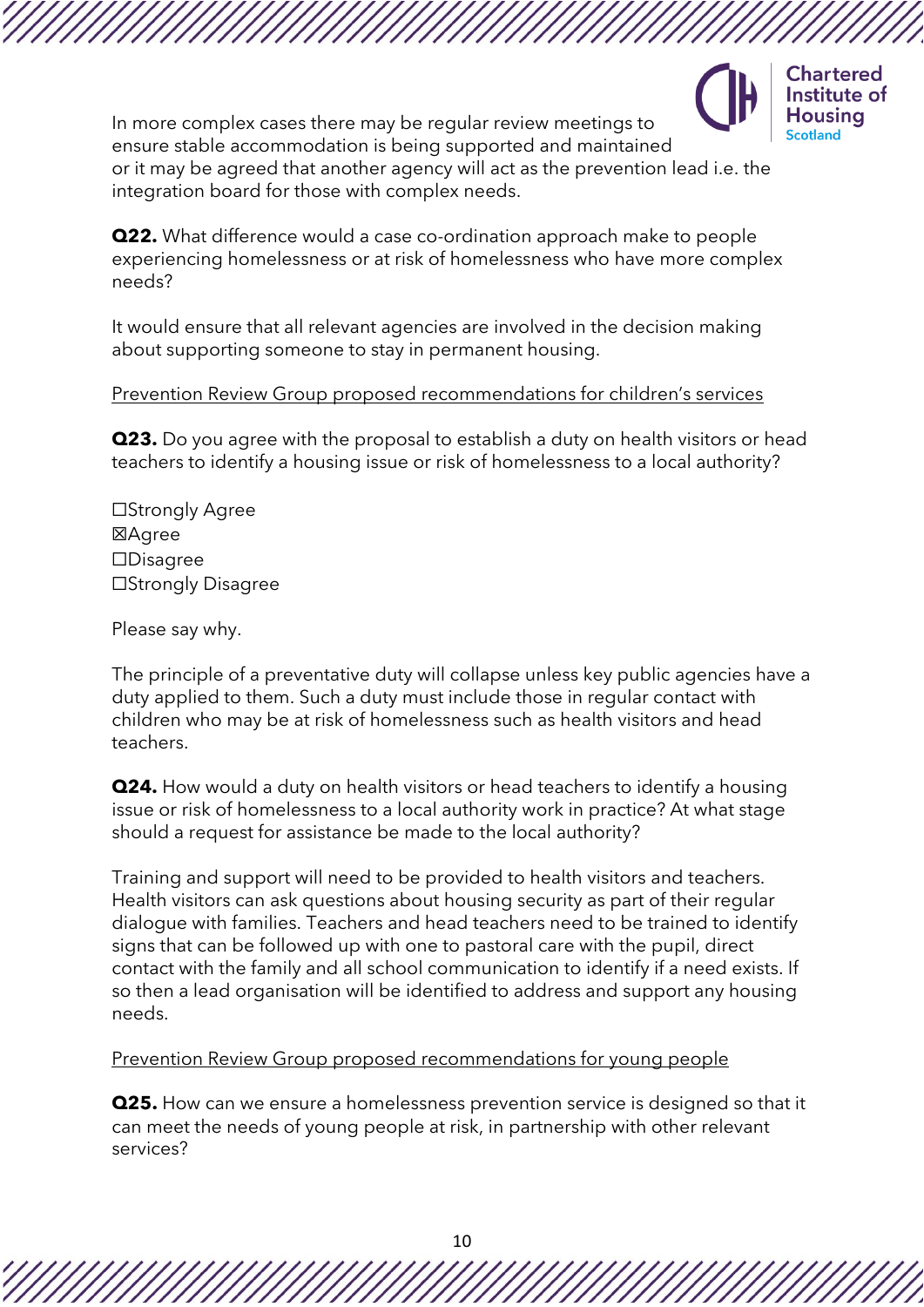Such an approach should include education about housing and homelessness so that young people are more aware of housing issues and are empowered to ask for help if they need it.



**Q26.** Do you agree that a local authority, possibly in partnership with others, should have a family mediation service as part of its legislative duties to prevent youth homelessness?

☐Strongly Agree ☒Agree ☐Disagree ☐Strongly Disagree

Please say why.

Yes, if resourced adequately.

Prevention Review Group proposed recommendations for 16 and 17 year olds

**Q27.** Do you think the proposal for 16 and 17 year olds would positively impact on the prevention of homelessness for young people?

☐Positively Impact ☐No Impact ☐Negatively Impact

Please say why.

No response

**Q28.** Could there be any 'unintended consequences' for 16 and 17 year olds in taking this approach to legislation? If so, how can this best be addressed so that any new legislation improves outcomes for 16 and 17 year olds at risk of homelessness?

☒Yes, there could be 'unintended consequences' ☐No, there could not be any

Please say what the 'unintended consequences' could be, and how can this be addressed so that any new legislation improves outcomes for 16 and 17 year olds at risk of homelessness?

As noted in the consultation, it will be important to ensure that taking a different approach for 16 and 17 year olds does not prevent them from accessing the full range of housing options that would be available to other age groups. The suitability of different housing types must be based on the needs of the individual.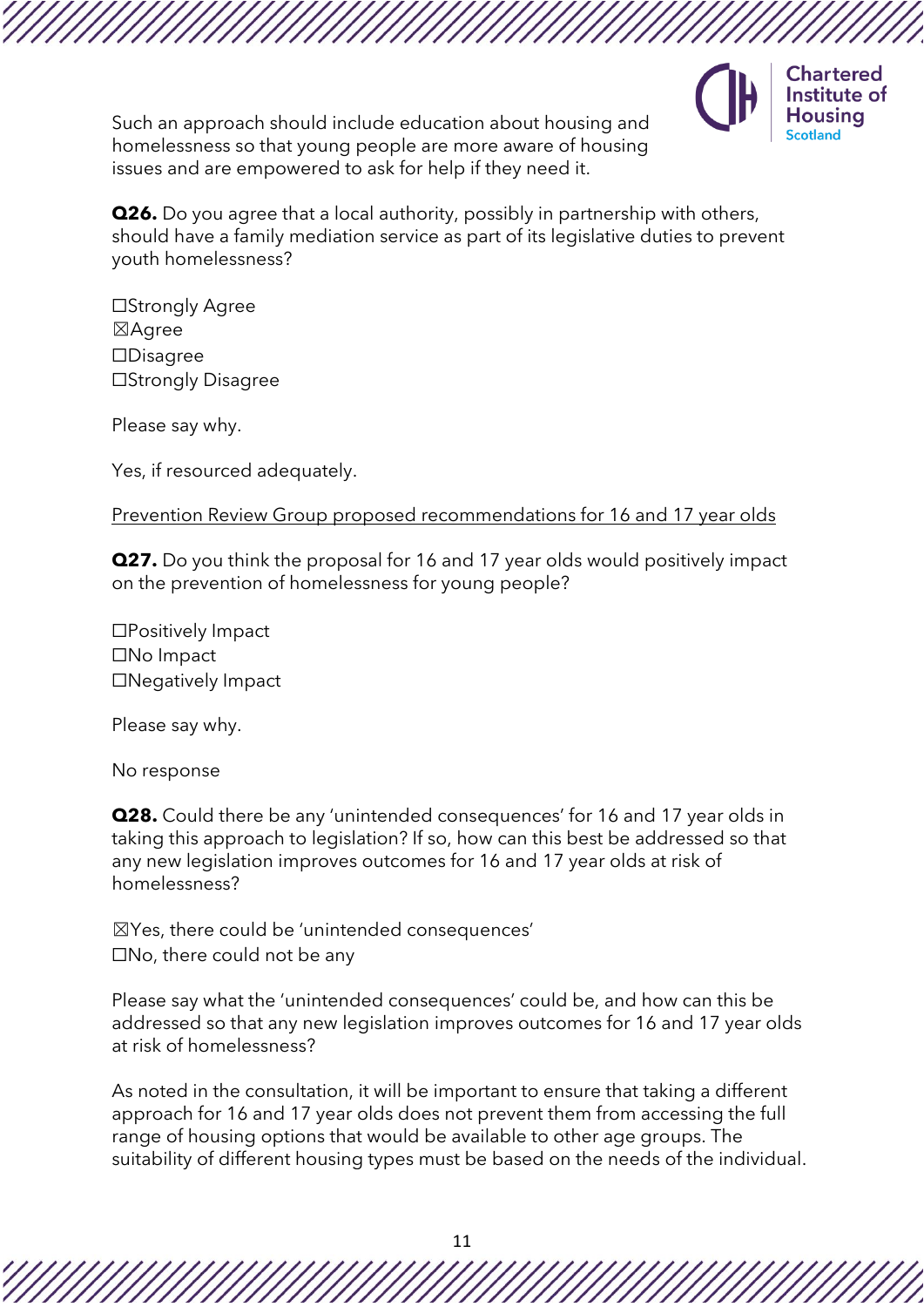

Prevention Review Group proposed recommendations for criminal justice – prisons, court services and Police Scotland

Prisons

**Q29.** Do you agree with the proposal to introduce new legal duties on prisons to ask about and work with partners to address housing issues to prevent homelessness?

☒Strongly Agree ☐Agree ☐Disagree ☐Strongly Disagree

Please say why.

It is well documented and widely accepted that spending time in prison increases an individual's chances of becoming homeless. Prisoners who have problems securing accommodation on their release are significantly more likely to reoffend than those individuals who do not face these challenges.

**Q30.** How would a statutory duty on prisons to identify and work with partners on housing issues change existing practice already in place to prevent homelessness amongst those leaving prison?

The already developed SHORE standards show a pathway for all local authorities to work with prisons to prevent homelessness. This would require local authorities to help fund a link worker post at all relevant prisons across Scotland and their role would be to work with the prisoner to identify and agree their housing options on release from custody. No one should be released into homelessness, but nor should liberation be delayed due to housing uncertainty.

**Q31.** What are the main challenges of introducing any new statutory duty on prisons to identify and work with partners on housing issues?

In 2019 the Scottish Prison Service suspended its

throughcare Support Service (TSS) which in turn undermined the national and developing implementation the SHORE Standards. With the suspension ongoing into 2022 there is a clear need for national prison based housing options service in partnership with COSLA/local authorities with the appropriate budget and capacity.

**Q32.** What changes to existing practice would local authorities have to make to ensure they meet the needs of those leaving prison??

No response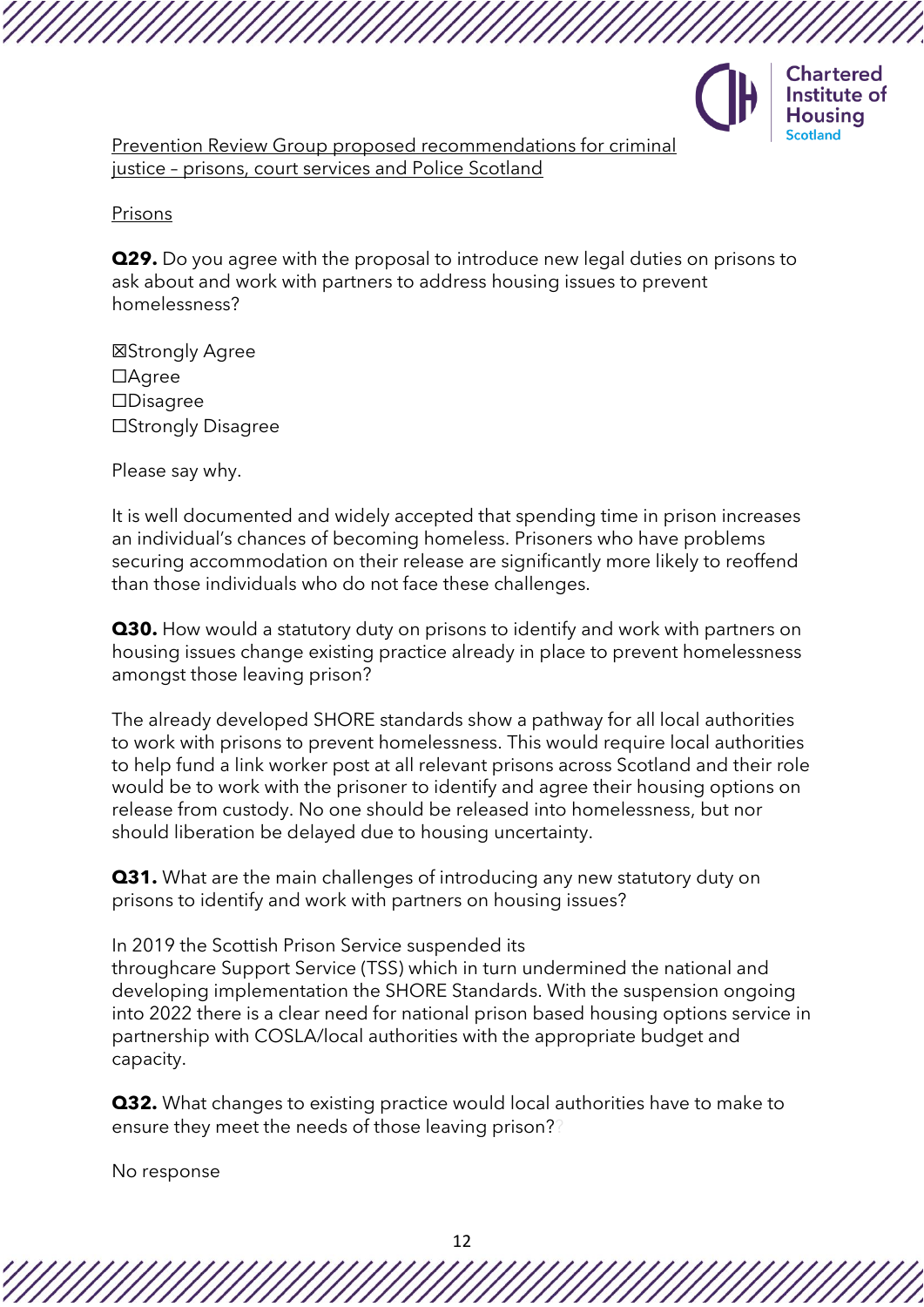

Prevention Review Group proposed recommendation for court services

**Q33.** Do you agree with the proposal that housing options advice should be available in court settings?

☐Strongly Agree ☒Agree ☐Disagree ☐Strongly Disagree

Please say why.

The law allows for social landlords to take eviction action against a tenant where there is evidence of a criminal conviction available and where the criminal offence is one which concerns using the house for immoral or illegal purposes or carries imprisonment as a possible penalty. The risks to private tenants and homeowners are self-evident in that they may no longer be able to pay rent or a mortgage if they are given a custodial sentence.

Given the risks to housing security for someone going through the criminal justice system it is appropriate that housing options advice is available in court settings.

#### Prevention Review Group proposed recommendations for Police Scotland

**Q34.** Do you agree with the proposal to place a statutory duty on the police to ask about somebody's housing circumstances if there is 'reasonable belief' they may be homeless or at risk of homelessness?

☐Strongly Agree ☒Agree ☐Disagree ☐Strongly Disagree

Please say why.

As with other public bodies discussed above, the police have an opportunity when engaging with members of the public to identify signs that there may be issues with their home – any opportunity to prevent homelessness should be taken.

**Q35.** How would a statutory duty on police to ask about somebody's housing circumstances, if there is 'reasonable belief' they may be homeless or at risk of homeless, work in practice?

As with the other public bodies noted above, police officers would need appropriate training and CPD to ensure that they have the knowledge and skills to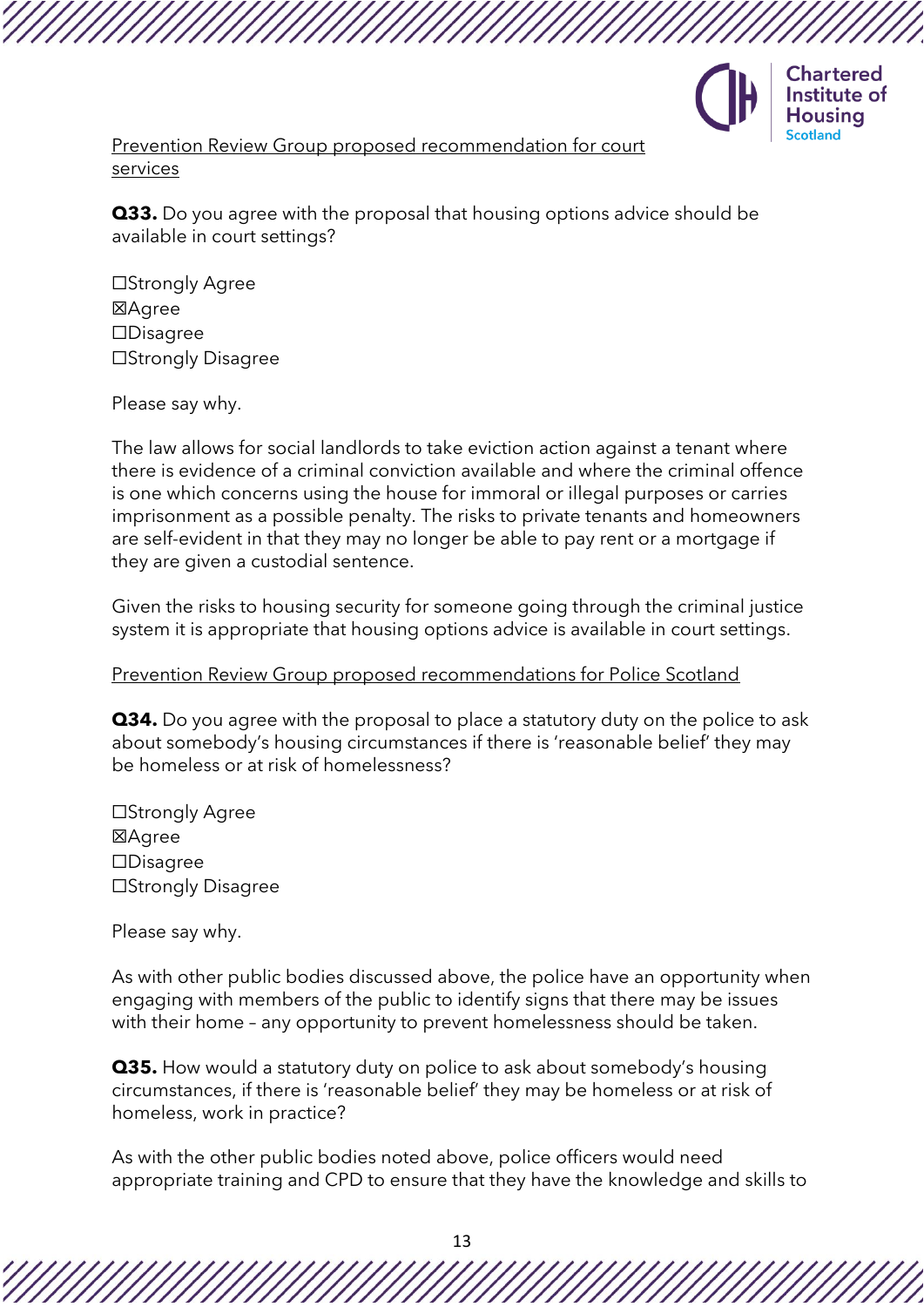

ask appropriate questions and make referrals as necessary. Questioning someone's personal or housing circumstances

requires sensitivity and issues of personal choice and confidentiality will need to be considered.

### Prevention Review Group proposed recommendations for Domestic Abuse

**Q36.** Do you agree that the set of proposed measures on domestic abuse are complementary to each other and consideration should be given to implementing them in full?

☐Strongly Agree ☐Agree ☐Disagree ☐Strongly Disagree

Please say why.

While the measures noted on domestic abuse are broadly helpful they do not tackle the seriousness and pervasiveness of the issue. We would recommend that the full implementation of the policies as noted in improving housing outcomes for women and children experiencing domestic abuse report would have much greater impact in preventing homelessness from domestic abuse from the social sector.

For example, the proposed measures to stop homelessness for those experiencing domestic abuse fails to reflect the lack of choice made available to victim/survivors. One of the priorities for victims, as is reflected in the improving housing outcomes report, is to ensure they are given a choice and option over their housing and that decisions are not made or their behalf by housing and homelessness services.

In addition, we also note that some homelessness and housing services are failing to prevent homelessness within the powers currently available to landlords. For example, we know of instances of victims of domestic abuse waiting more than 2 years for a management transfer to a new home. Supporting this individual does not require a prevention duty but the development of a domestic abuse policy and management transfer protocols with other landlords. To reiterate, while a duty can be helpful it cannot address the capacity, knowledge or supply issues that undermine the prevention of homelessness of victims of domestic abuse. They can be best achieved by implementing the recommendations of the improving housing outcomes for victims of domestic abuse.

**Q37.** Do you have any comments about the implementation of any specific proposal made in relation to preventing homelessness as a result of domestic abuse, and is there anything missing from these proposals?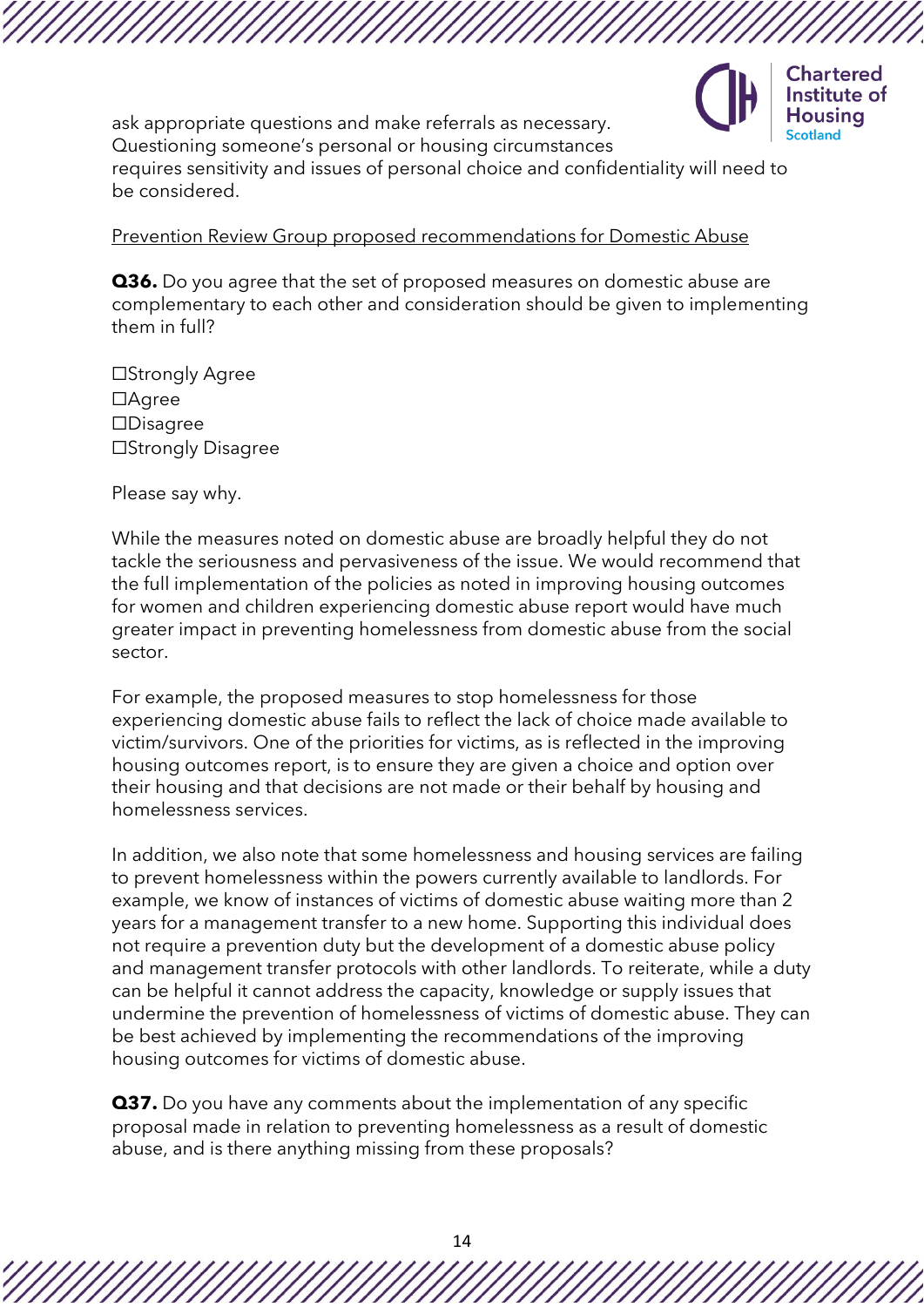**Chartered** Institute of Housina

We note the limited consideration of preventing homelessness in domestic abuse cases from the private housing sector, both the

rented sector and owner occupation. As noted in the rented sector strategy consultation, one of the main challenges facing victims of domestic abuse living in the private rented sector is the ability to end a joint tenancy but ensuring the victim can remain in their home. A change in the law to mirror the recent provisions provided to social landlords would help to address this. Beyond this we believe the following measures, if adopted, will improve housing outcomes for victims of domestic abuse in the PRS and prevent homelessness:

- Making the PRS more affordable for victim/survivors, including access to money for a deposit and first month's rent.
- All landlords to have a domestic abuse policy and domestic abuse becoming a mandatory ground for eviction.
- Access to training and networks for landlords, as well as knowledge of signposting, including tenancy move for victims where appropriate.
- Landlords applying for civil orders to support victims stay in their own home.
- Ensuring benefits are accepted by all PRS landlords.
- Social landlords using MMR stock re: domestic abuse management transfers.

Prevention Review Group proposed recommendations for a local authority duty to respond to referrals

**Q38.** Do you agree with the proposal that there should be a statutory duty on a local authority to accept a referral from a public body to prevent homelessness, as part of legislative change that places a duty on public bodies to 'ask and act'?

☐Strongly Agree ☒Agree ☐Disagree ☐Strongly Disagree

Please say why.

Unless there is a duty to act on a referral then there is a risk that the new approach to partnership working and prevention is undermined. A duty should be allowed to be discharged by a local authority if an applicant fails to engage or refuses reasonable offers of housing. However, the ability to discharge a duty must have some safeguards around it so it is not over used.

**Q39.** If a statutory duty on local authorities to accept a referral from a public body to prevent homelessness was introduced, what would be the primary advantages and challenges compared to existing arrangements?

No response

**Q40.** Do you have a view on the issue of an individual's consent in this process?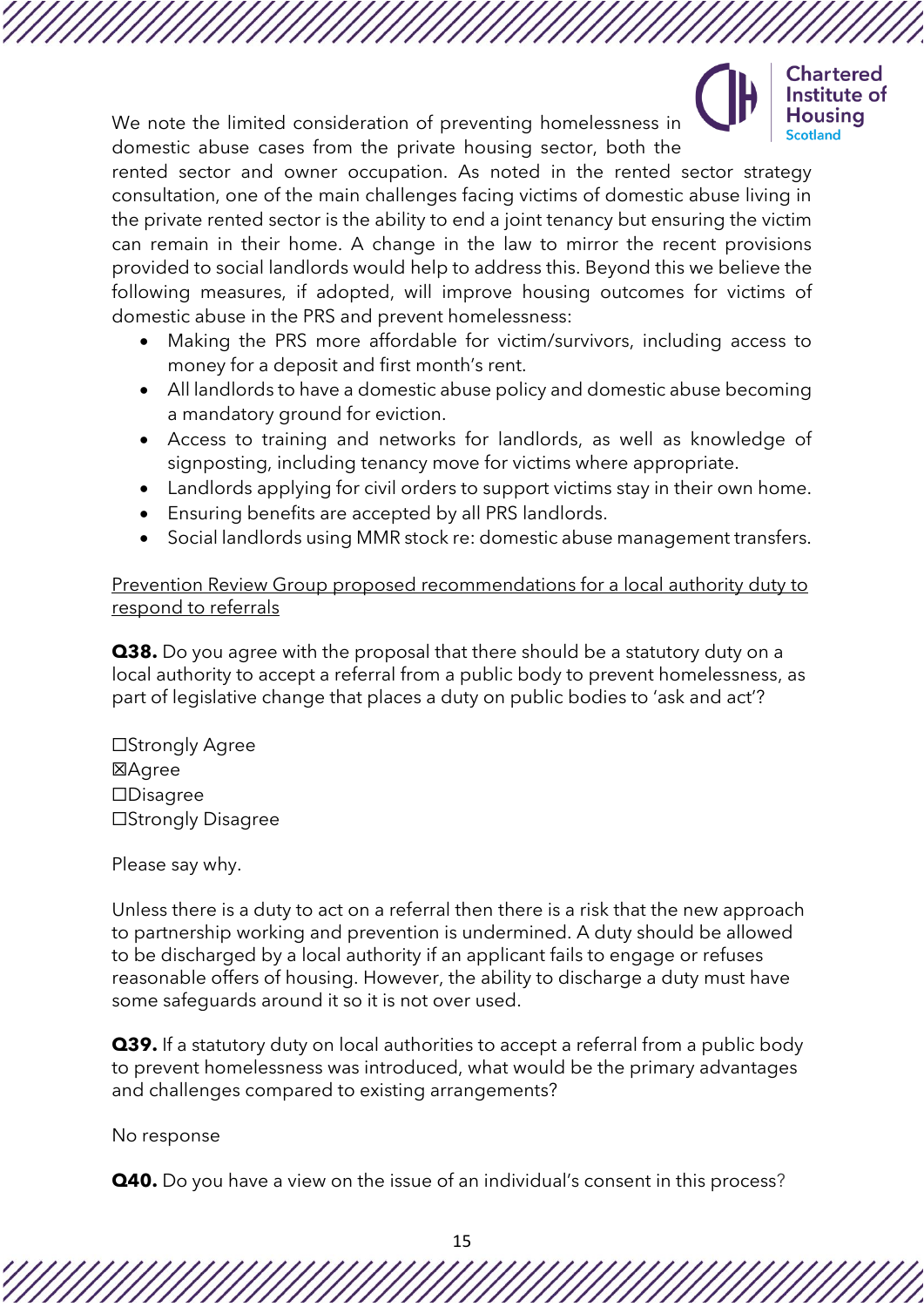



Consent is central in preventing homelessness. Making decisions about someone's housing without giving them genuine choice and allowing them to exercise consent over decision making will undermine the stability of the choice. The report change, justice, fairness highlighted the powerlessness felt by victims of domestic abuse that had housing decision made for them by homelessness staff. Any sustainable approach to prevention will ensure there is individual consent for any decision making.

Prevention Review Group proposed recommendations for joining-up services through strategic planning

**Q41.** Should the requirements for joining-up services through strategic planning to prevent homelessness be included in legislation or guidance?

☐The requirements should be included in legislation ☐The requirements should be included in guidance

Please say why.

No response

**Q42.** Are there any other requirements for joining-up services through strategic planning that should be considered?

No response

#### Data sharing and data protection

**Q43.** What do you think the implications are of increased joint working to prevent homelessness between public bodies on data sharing and data protection?

No response

### **Prevention Review Group proposed recommendations for social landlords**

**Q44.** Do you agree with the new legislative duties to ensure social landlords take specified reasonable steps to prevent homelessness where a risk is identified?

☐Strongly Agree ☒Agree ☐Disagree ☐Strongly Disagree

Please say why.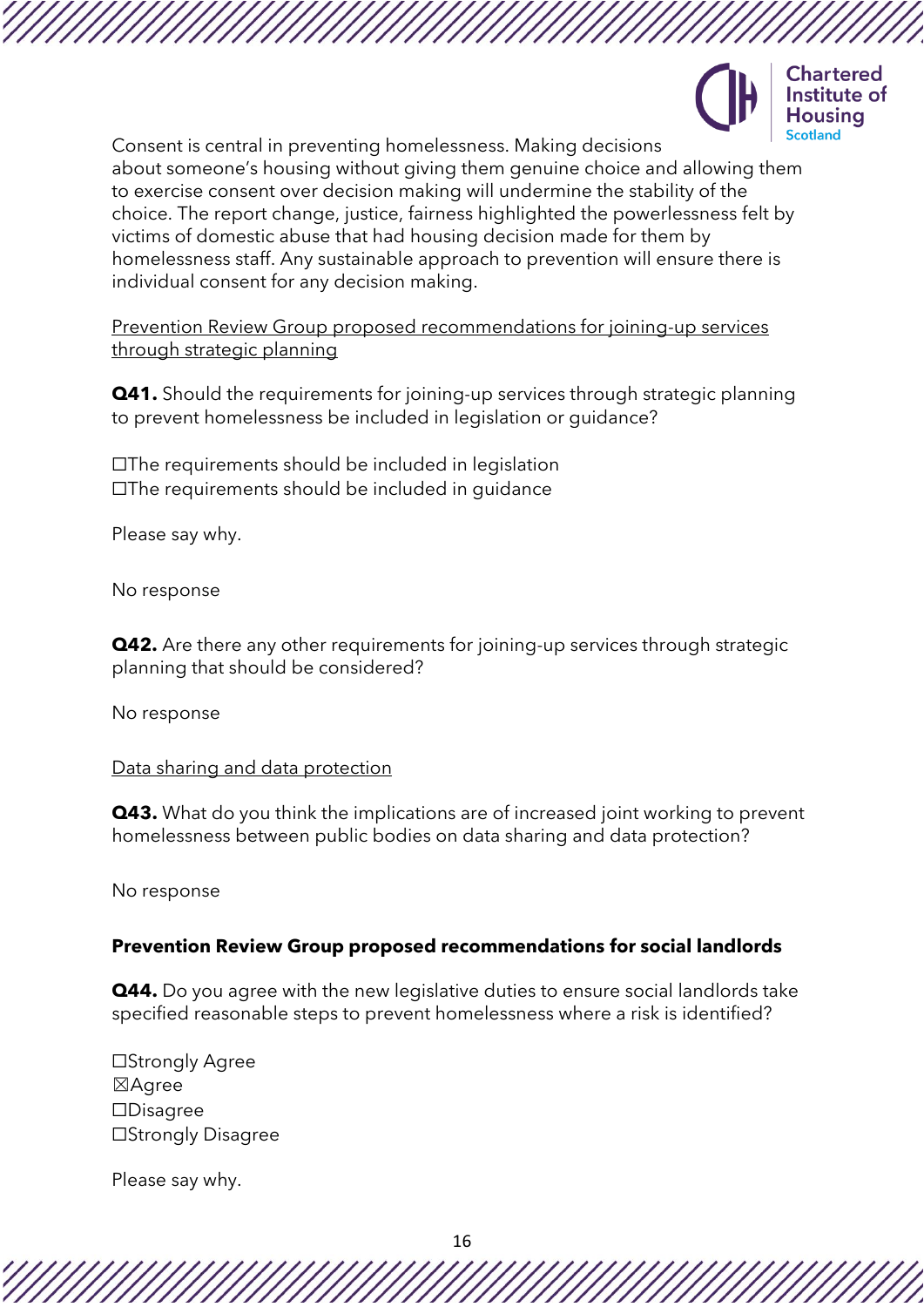

**Chartered** Institute of Housina

Yes. Social landlords are experienced and skilled in taking appropriate steps to minimise homelessness in a number of circumstances. The proposed extension of pre action requirements as noted in the rented sector strategy consultation also sets out further expectation of landlords to reduce the risk of homelessness. The new duties will help local authority teams offer much more flexibility in the ways they can seek to help people.

The legislation also offers the scope for local authorities to work with RSLs to prevent evictions and increase tenancy sustainability, for example, by conducting joint interviews before court hearings and providing more support for tenants at risk of eviction.

**Q45.** Are there any other reasonable steps apart from those listed that a social landlord should be legally obliged to take to prevent homelessness?

Our response to the rented sector strategy consultation also covers some of the issues that landlords should consider to prevent homelessness. This includes:

- Strengthening of pre action requirements across the social sector and introduced on a permanent basis in the PRS.
- Introduce a permanent tenant hardship fund, similar to Scottish welfare fund, which will give tenants access to a grant that can help pay rent/address arrears and be paid direct to a landlord so it does not impact on any other benefits.

**Q46.** Do you agree with the proposal to legislate for the establishment of protocols by social landlords in relation to domestic abuse?

☒Strongly Agree ☐Agree ☐Disagree ☐Strongly Disagree

Please say why.

Yes. [As](https://consult.gov.scot/housing-and-social-justice/draft-rented-sector-strategy/#question-2021-12-14-0824742280-factbanksubquestion) set out in the report 'Improving housing outcomes for women and children experiencing domestic abuse' we propose that all social landlords should have a domestic abuse policy.

Feedback from landlords as part of the deliberations of the improving housing outcomes group identified the main barrier to policy adoption; that there is no requirement to develop and implement a domestic abuse policy. This lack of compulsion has meant that despite a significant public campaign and resource available, many landlords have yet to follow through with their public commitment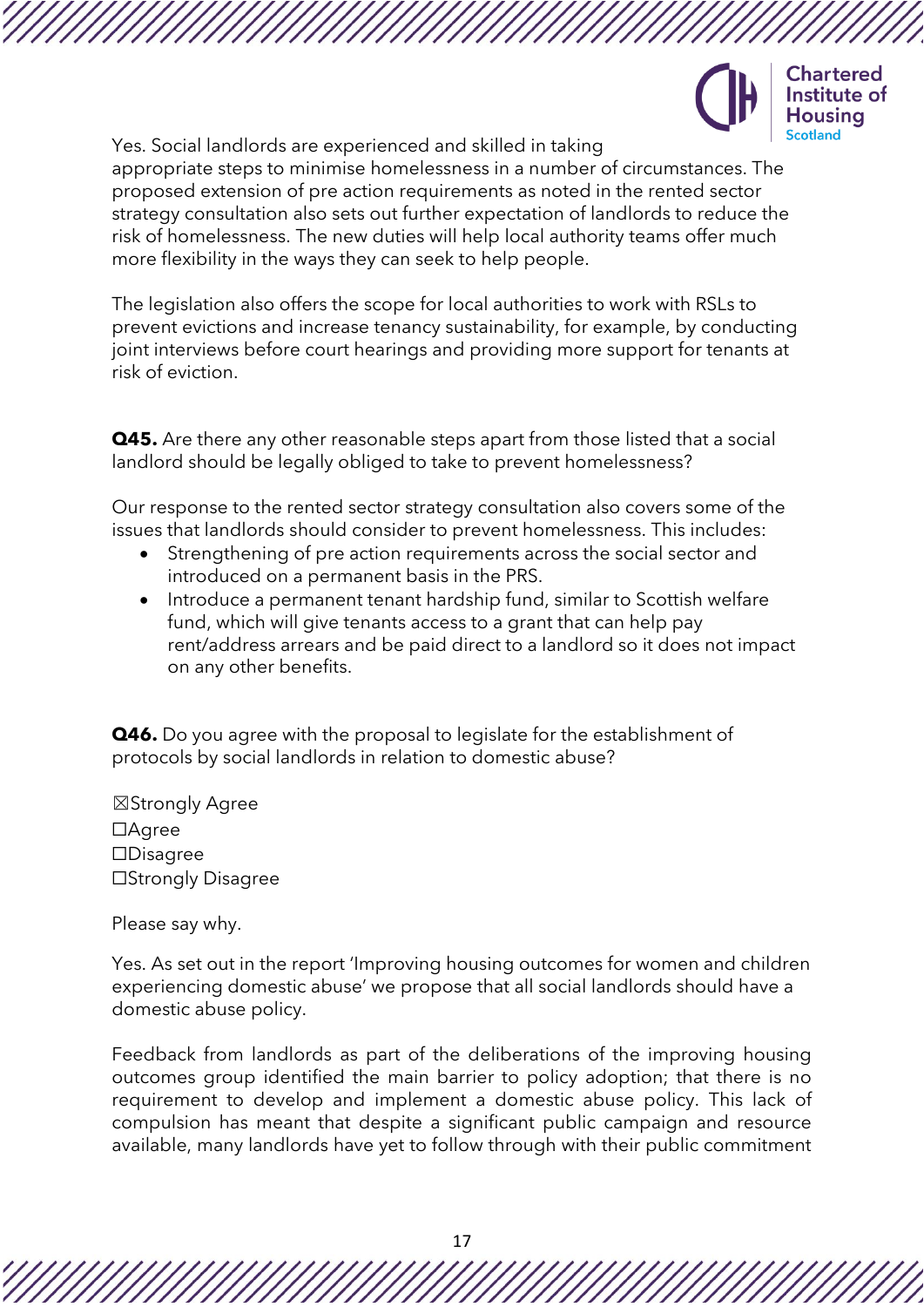to develop a domestic abuse policy and allocate staff time to creating an effective policy.



In many ways this is understandable. Where Landlords such as Fife Council, Edinburgh Council and Almond Housing Association have developed effective policies, this has often taken many months and compelled a programme of training and partnership working with VAWG coordinators, local Women's Aid groups, the police and other stakeholders. The need for landlords to manage other competing pressures such as building new homes, improving energy efficiency, meeting the indictors measured by the SHR or responding to COVID-19 has made developing a domestic abuse policy a tangential issue for many social landlords.

Giving landlords the time and resource to develop their own policy hasn't been effective. To overcome the risk of inertia on there is a need for greater national leadership and direction on the development of a local domestic abuse policies and protocols.

**Q47.** Do you agree with the proposal to legislate for the establishment of protocols by social landlords in relation to where tenants face court proceedings?

☐Strongly Agree ☐Agree ☐Disagree ☐Strongly Disagree

Please say why.

No response

**Q48.** Given that landlords are already expected to notify local authorities of raising proceedings for possession, do you agree with a new legislative provision to ensure it happens earlier than under current arrangements?

☐Strongly Agree ☐Agree ☐Disagree ☐Strongly Disagree

Please say why.

No response

**Q49.** What further statutory measures beyond the existing Section 11 provision are needed so landlords notify and work with local authorities as soon as possible to prevent homelessness?

No response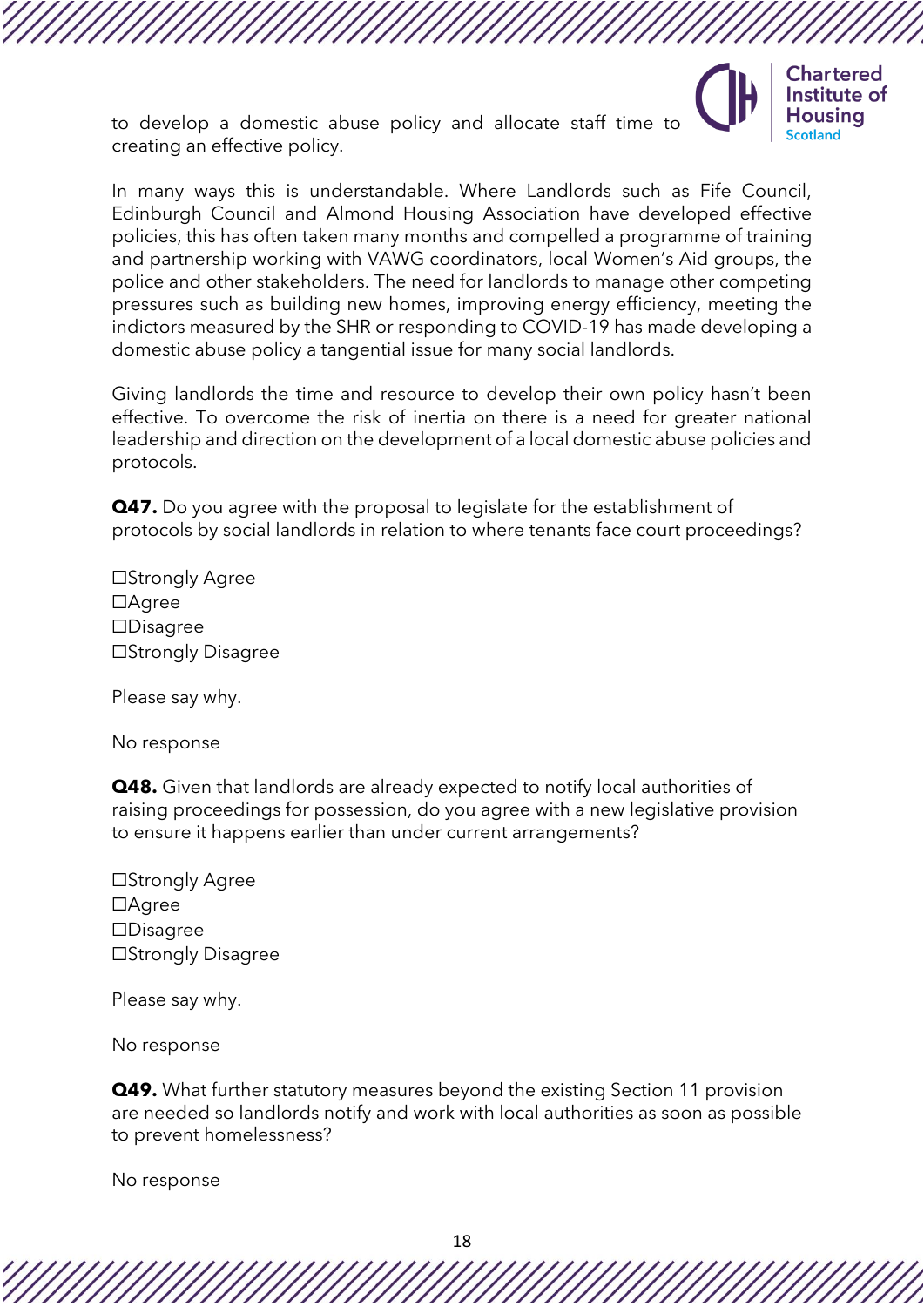

**Q50.** At how early a stage should a landlord be expected to notify a local authority about the risk of homelessness?

Social landlords have range of measures they can use to secure and support tenancy sustainment. Where these have been exhausted, including the use of pre action protocols, then RSLs should notify the relevant local authority that there is a person at risk of homelessness. This household should be identified in the formalised multi agency risk process and ahead of eviction proceedings being raised.

### **Prevention Review Group proposed recommendations for private landlords**

**Q51.** Do you agree with the proposal to make pre-action requirements on private landlords in cases of rent arrears permanent in legislation?

☐Strongly Agree ☒Agree ☐Disagree ☐Strongly Disagree

Please say why.

Pre-action requirements have existed in the social sector for some time and ensure that prior to seeking a repossession on the grounds of rent arrears, social landlords must make reasonable efforts to work with tenants to manage arrears. There is no reason why similar protections should not be extended to tenants in the PRS. Indeed such a legislative change in practice only formalises the steps landlords should take when working with tenants to manage arrears, helping to sustain tenancies.

**Q52.** How might a new legislative duty on local authorities to respond to referrals to prevent homelessness from private landlords work in practice?

As noted above landlords have range of measures they can use to secure and support tenancy sustainment. Where these have been exhausted, including the use of pre action protocols, they then should notify the relevant local authority that there is a person at risk of homelessness.

**Q53.** What sort of support do you think private landlords may need to ensure they meet this requirement?

Private landlords will need guidance on adhering to the pre action requirements and may benefit from further support such as having a dedicated team or member of staff in the local authority to provide advice and information.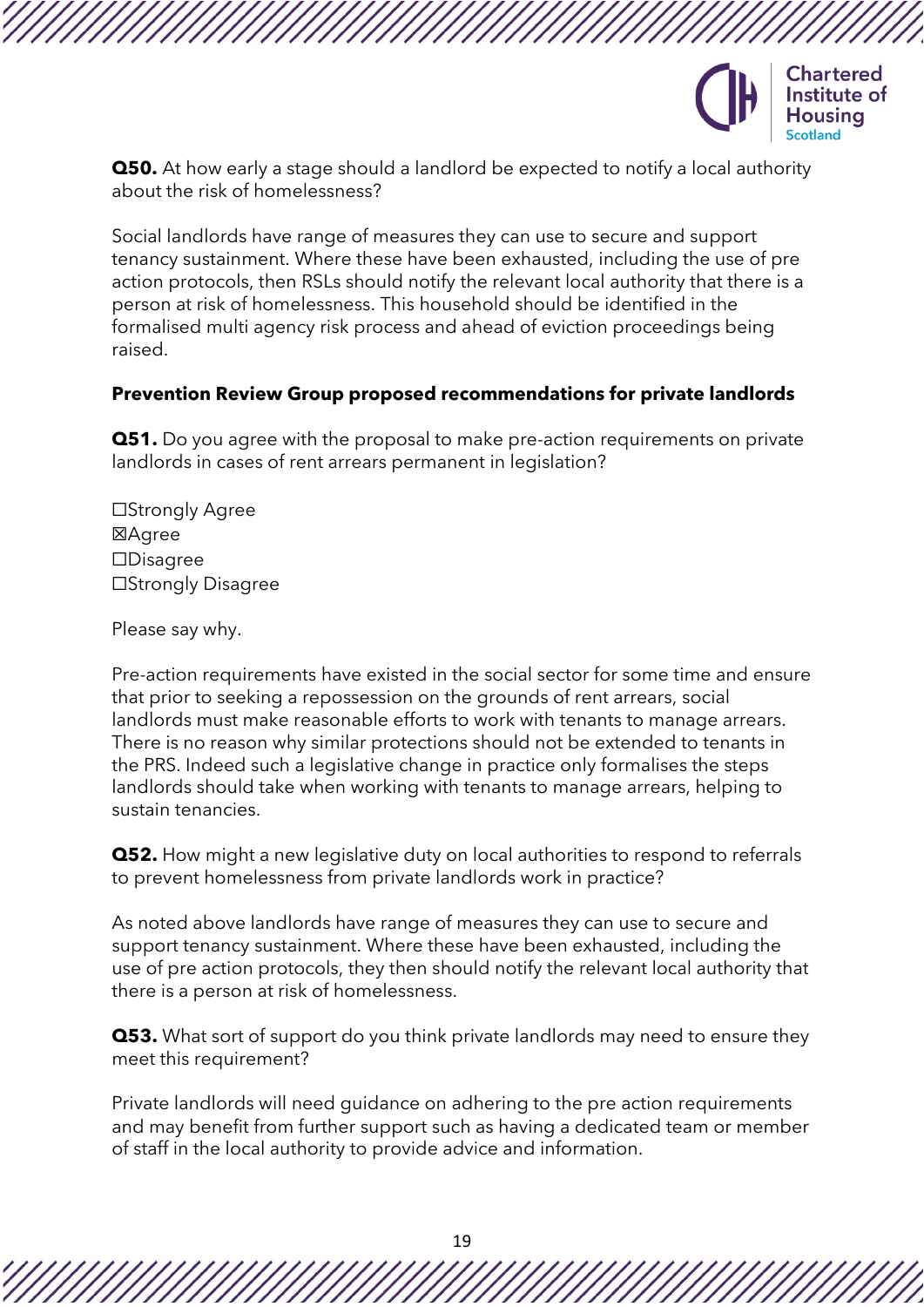

**Chartered** Institute of **Housing** Scotland

**Q54.** Do you agree with the proposal that a local authority should have a power to request a delay to eviction to allow time to secure a positive outcome for the tenant?

☐Strongly Agree ☐Agree ☐Disagree ☐Strongly Disagree

Please say why.

The eviction process can take some time with some cases taking between six to eight months to be determined by the First Tier Tribunal after being raised, where there is (a) justifiable grounds for an eviction and (b) where landlords have followed due process and protocols. As such the landlord should be permitted to raise eviction proceedings. It is inappropriate to indefinitely delay an eviction where reasonable grounds exist for it to proceed.

However where landlords have not followed due process and engaged in appropriate pre-action requirements then the scope for a delay request by local authorities should be allowed.

**Q55.** The Prevention Review Group propose that the homelessness advice and assistance is designed to meet the needs of people living in and seeking to access the private rented sector. Do you agree with this proposal?

☐Strongly Agree ☒Agree ☐Disagree ☐Strongly Disagree

Please say why.

Advice and assistance and clarity on housing rights are required across the rented sector. We suggest that the development of a Private Rented Sector Charter detailing minimum service requirements would help to ensure private renters are aware of their rights and how to challenge poor service. The Charter should state clearly what tenants and other customers can expect from landlords; set out how tenants can hold landlords to account; and allow transparent assessment of how private landlords are meeting the Charter outcomes.

**Q56.** How would a specific legislative duty on local authorities to provide homelessness advice and assistance relating to living in and/or accessing the private rented sector work in practice?

Before determining how any duty may work it is vital that there is agreement it is matched with the resource to deliver on it. We have seen across a number of areas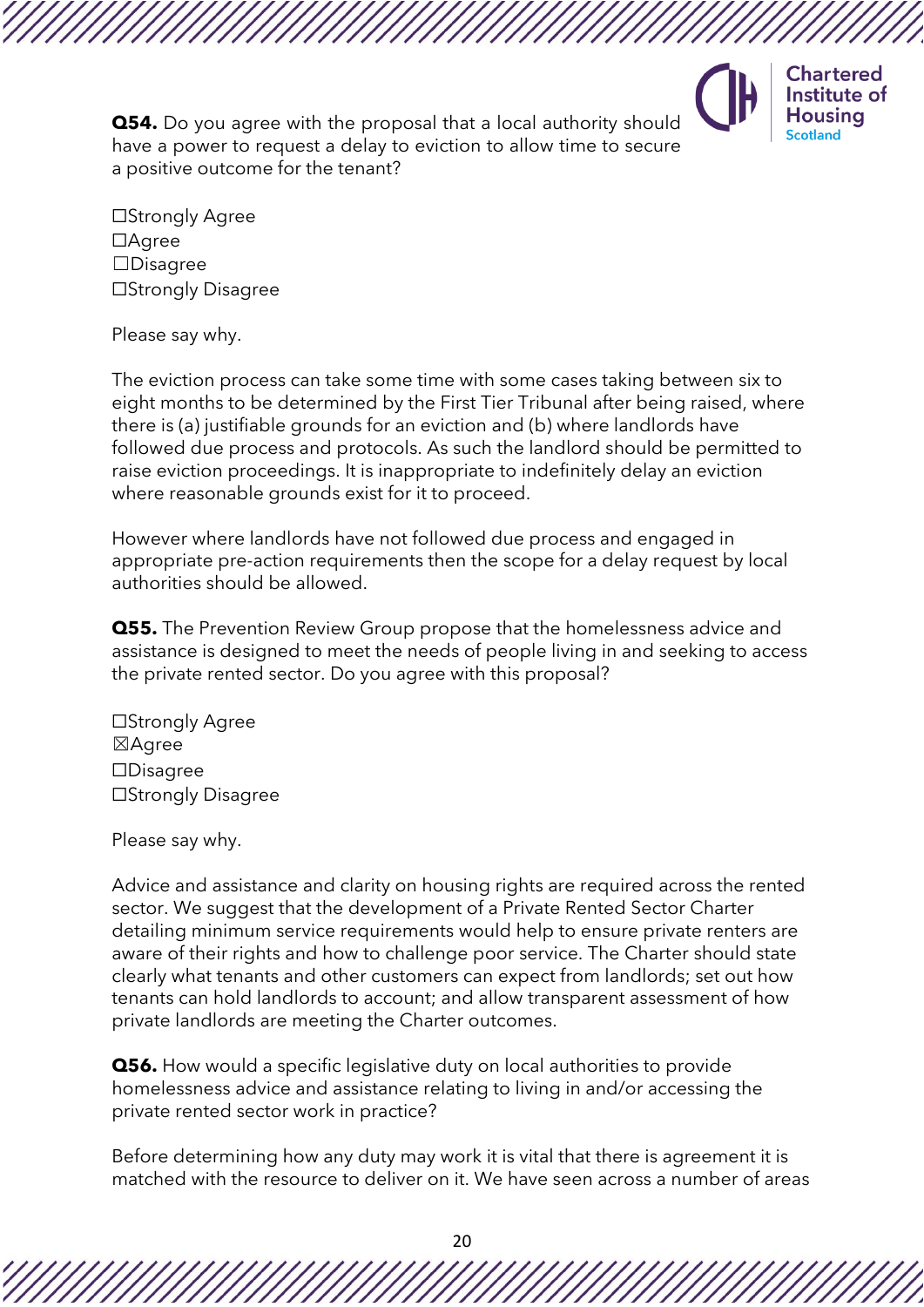

where local authorities have a requirement placed on it by central government but are unable to meet the policy intentions. As part of the financial planning around this bill a determination must be made about the scale and the cost of advice and assistance so that it can be fully funded.

**Section 3:** Proposed recommendations by the Prevention Review Group and consultation questions on reforming the homelessness legislation to prevent homelessness

### **Principles of the Prevention Review Group**

**Q57.** Do you agree with these principles?

☐Strongly Agree ☐Agree ☐Disagree ☐Strongly Disagree

Please say why.

CIH Scotland agrees with the foundational principles underpinning the Preventative Duty. The principles of shared responsibility, early intervention and informed choice are all easy to understand and complementary to each other.

However these principles can only be realised where there is an ongoing commitment to learning, education and professional development, without this core approach these principles do not have any substance. Public sector staff have a responsibility to keep informed about new legislation, new policy, guidance and practice and we would recommend a fourth principle that is focused on developing the skills, knowledge and behaviours of practitioners that support people at risk of homelessness.

**Q58.** Are there any other principles that should be included and, if so, why?

See previous question

**Q59.** What outcomes do you foresee if the above principles were to be adopted to amend the statutory homelessness framework?

Principles do not exist in isolation as noted above they need intuitional structure, leadership, training and resourcing to be realised, otherwise local authorities will fall short on the expectations of them with regards to preventing homelessness.

### **Prevention Review Group proposed recommendations for changing the current homelessness legislation**

An extended prevention duty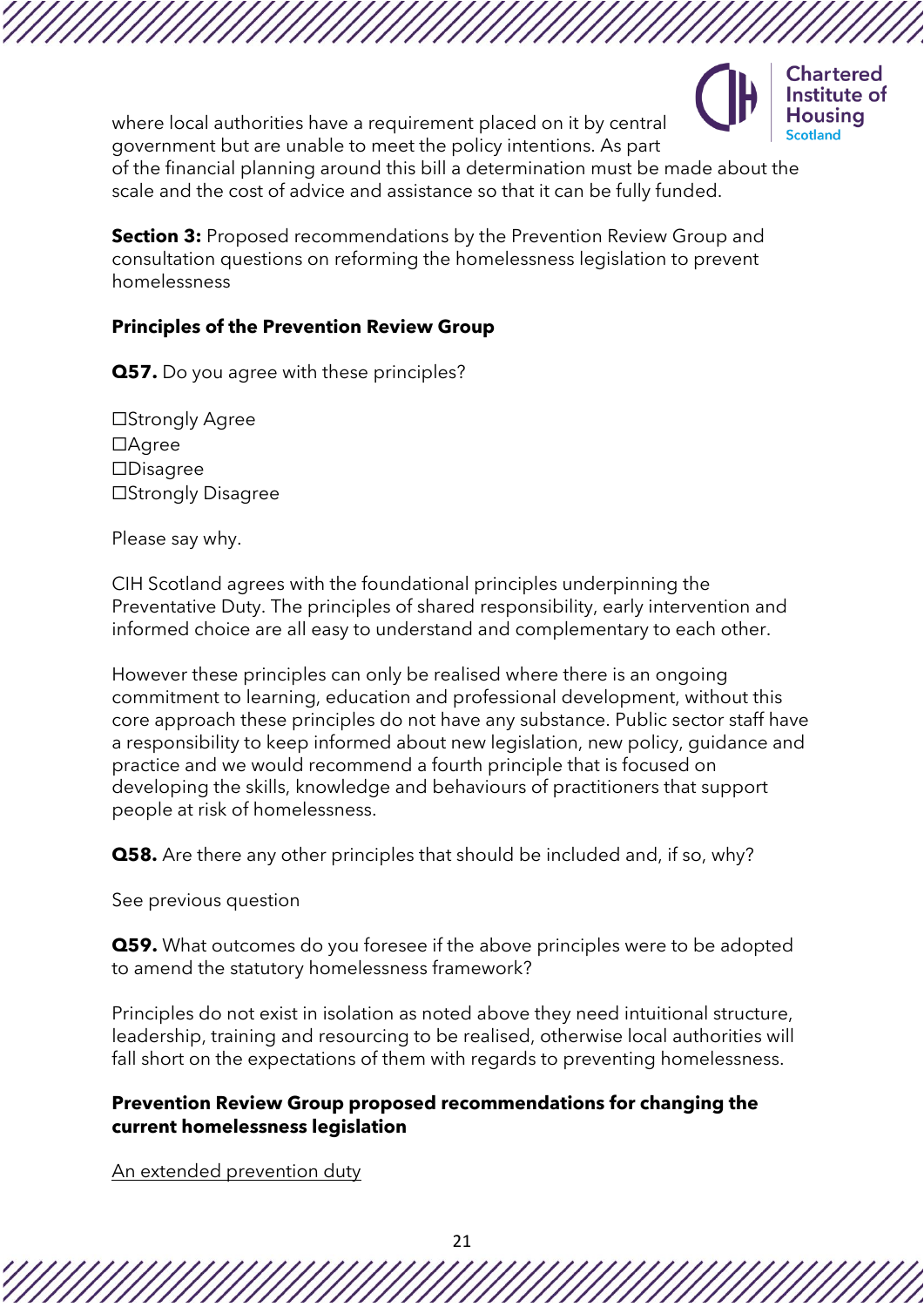

**Chartered** Institute of usina

**Q60.** Do you agree with the recommendation that there should be changes to existing homelessness legislation to ensure that a local authority must assist somebody threatened with homelessness within the next six months to prevent homelessness?

☐Strongly Agree **区Agree** ☐Disagree ☐Strongly Disagree

Please say why.

The experience from application of the Prevention Duty from Wales is that it has been helpful to ensure everyone gets some form of assistance and advice and at a time where it makes a difference. However, feedback from Wales also points to challenges where people seek help and support ahead of the statutory intervention time. While there are examples cited of gatekeeping in Wales ahead of a household reaching their 56 day threshold, the six month timeframe in Scotland would provide a significant lead in time for local authorities to work flexibly with the person at risk of homelessness to determine a sustainable housing option.

**Q61.** How do you think a duty to prevent homelessness within six months would work in practice?

There are two principal challenges in ensuring the duty to prevent homelessness works in practice, both of which have been noted above.

The first is resourcing and whether local authorities have the capacity and staff to intervene and support householders at an earlier stage of homelessness risk. There are existing reports of gatekeeping in the current homelessness system and a requirement to intervene at earlier stage before a risk is acute or realised has resource implications.

Secondly, staff require more training in homelessness prevention, how to support applicants and how empower them to make their own choices. Homelessness prevention requires empathy, understanding and skill to navigate organisational and bureaucratic hurdles. If we seek to intervene earlier and more effectively then we need to commit to developing staff through ongoing training, education and CPD.

**Q62.** How would an assessment be made to identify whether someone was at risk of homelessness within six months?

As with any local authority, assessments are carried out by Housing Officers, and they will review circumstances and decide whether someone is homeless or at risk of homelessness by legal definition.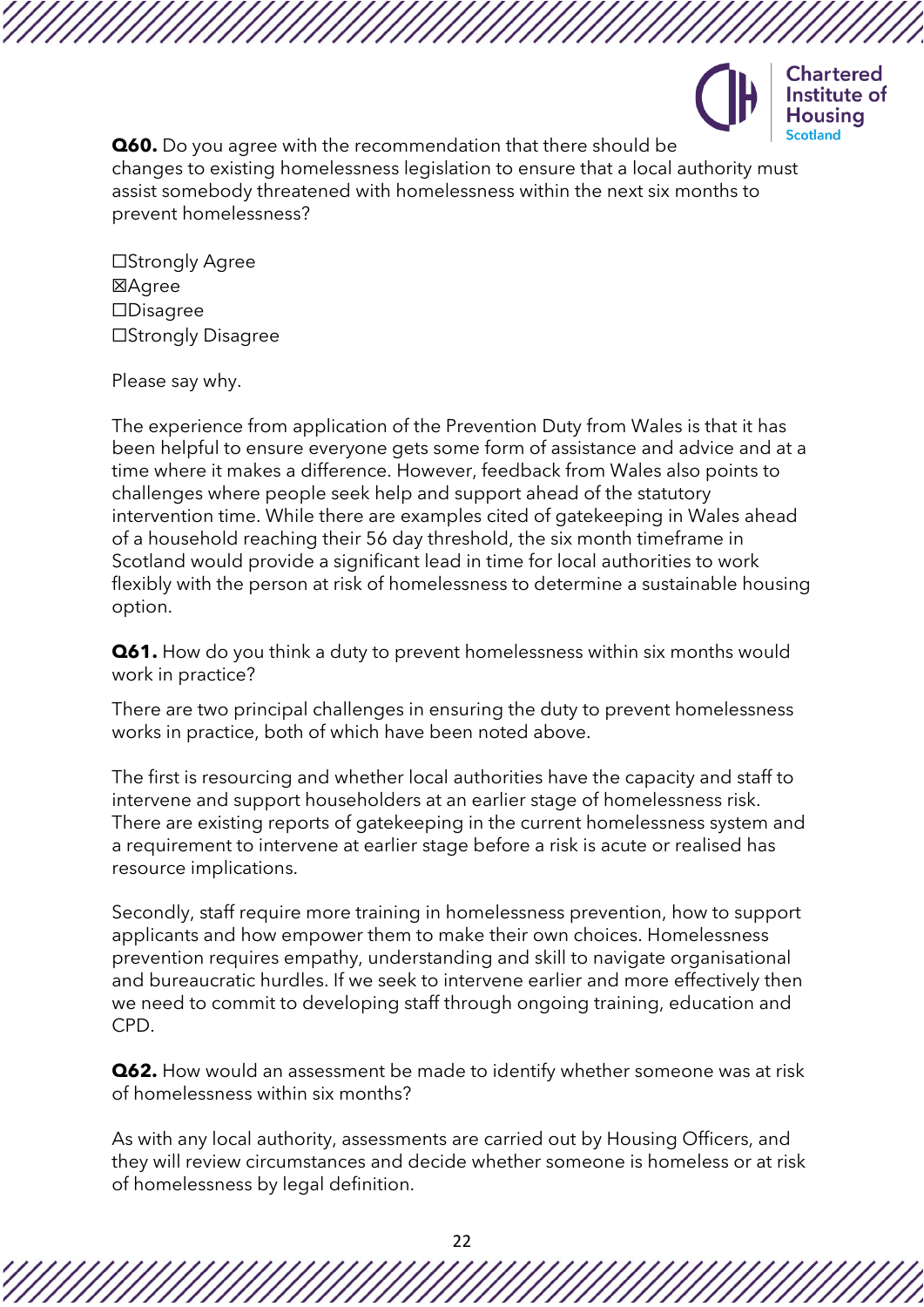



Given the relatively long lead in time of becoming homeless within six months, council staff will need much clearer direction and guidance as to circumstance that fall within the policy intention of the Bill. Examples cannot be exhaustive however some can be instructive as well as providing clarity on scenarios that previously would not have met the scope of preventing homelessness but now do. As mentioned previously staff training and ongoing CPD is vital to ensure the legislation is effective over the long term.

Duty to take reasonable steps to prevent homelessness

**Q63.** Building on the experience of housing options approaches in Scotland, do you agree with the proposal to regulate for making specific measures available or reasonable steps to prevent homelessness in legislation?

☐Strongly Agree ☒Agree ☐Disagree ☐Strongly Disagree

Please say why.

This is essential. The scope to include prevention of homelessness up to six months in advance creates a large number of scenarios and in order to support households local authorities will need to have maximum flexibility in the action they take.

**Q64.** Are there any other specific measures that should be made available or reasonable steps to prevent homelessness that should be included in legislation?

☒Yes ☐No

Please say why, and what are these other specific measures.

As noted in our report, Improving housing outcomes for women and children experiencing domestic abuse, there are a number of specific measures that will support the prevention of homelessness for victims of domestic abuse.

- Women experiencing domestic abuse are most likely to come into contact with school staff, health visitors, housing officers and maintenance staff, sexual health services, midwives and GPs therefore the duty to identify and refer must be applied widely across the public sector.
- Training staff to ensure the centrality of women's rights to make an informed and supported choice about their various housing options, and access to specialist domestic abuse support and legal advocacy.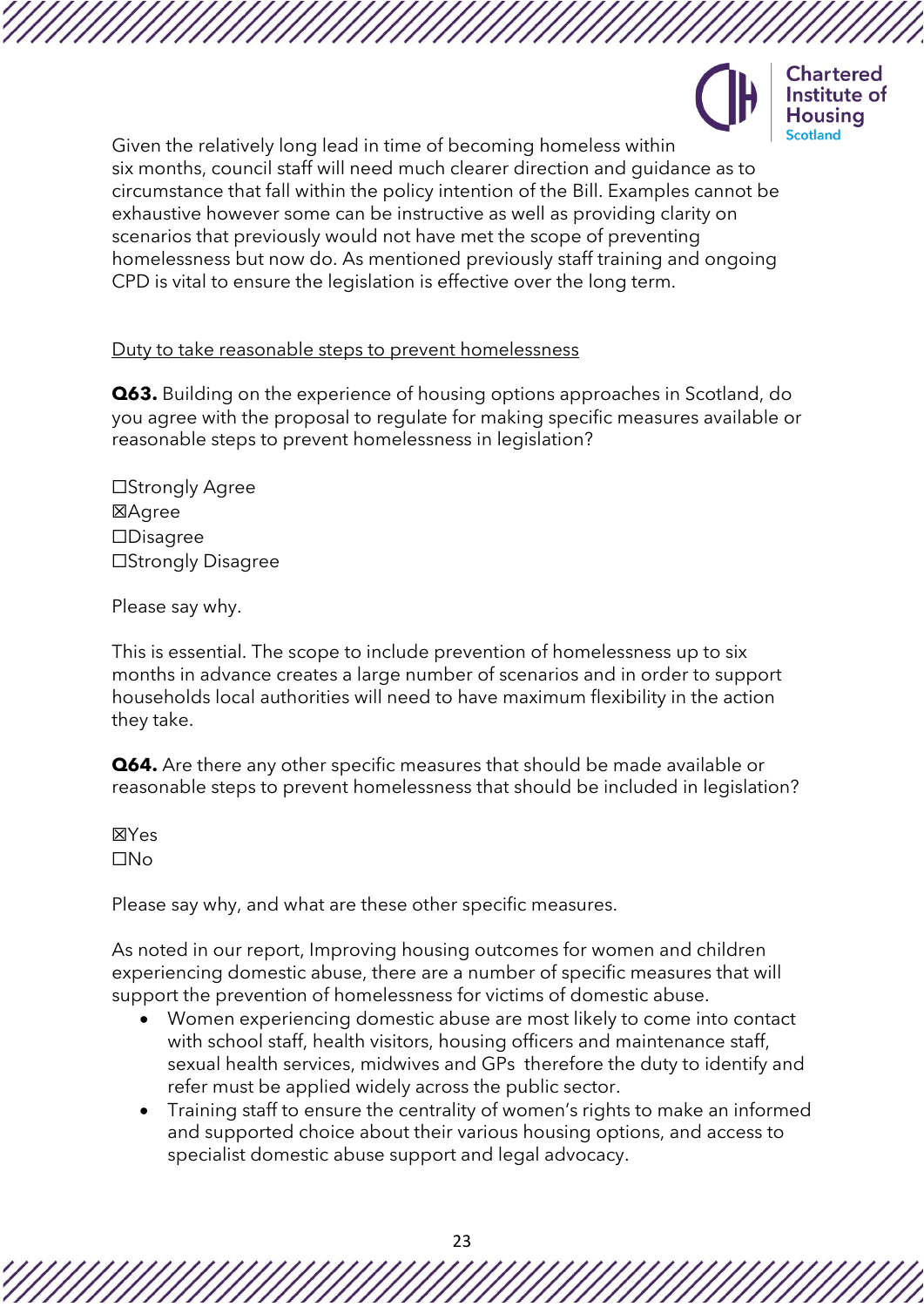

- Require all social landlords to develop and implement domestic abuse housing policies based on CIH/SWA 2019 guidance.
- Place the CIH/SWA 2019 guidance on a statutory footing to ensure that social landlords prioritise domestic abuse within an equality and human rights-based framework.

**Q65.** Do you think the specific measures made available, or reasonable steps duties outlined, are clearly and unambiguously set out so that it is possible to measure their achievement? Do they need to be more specific?

☐Yes ☐No

Please say why, and how they could be more specific.

No response

**Q66.** If you agree with these new duties, what processes or procedures do you think should be put in place to encourage local authority compliance?

No response

Personal Housing Plans

**Q67.** How can we best ensure that an applicant's views are addressed in a statutory assessment to prevent homelessness?

It is crucial that an applicant views are reflected in the approach to prevent homelessness and that institutional priorities do not determine the ultimate housing outcomes. However, there needs to be dialogue between the applicant and the local authority as well as mechanism for an applicant to have confidence in the options being presented to them by the local authority. This can perhaps be realised by using independent information and advice services.

**Q68.** Should personal housing plans form part of a statutory assessment for preventing homelessness by local authorities, or just be an option for local authorities to use with an applicant?

 $\Box$ Yes, they should form part of a statutory assessment  $\square$ No, they should be an option

Please say why.

No response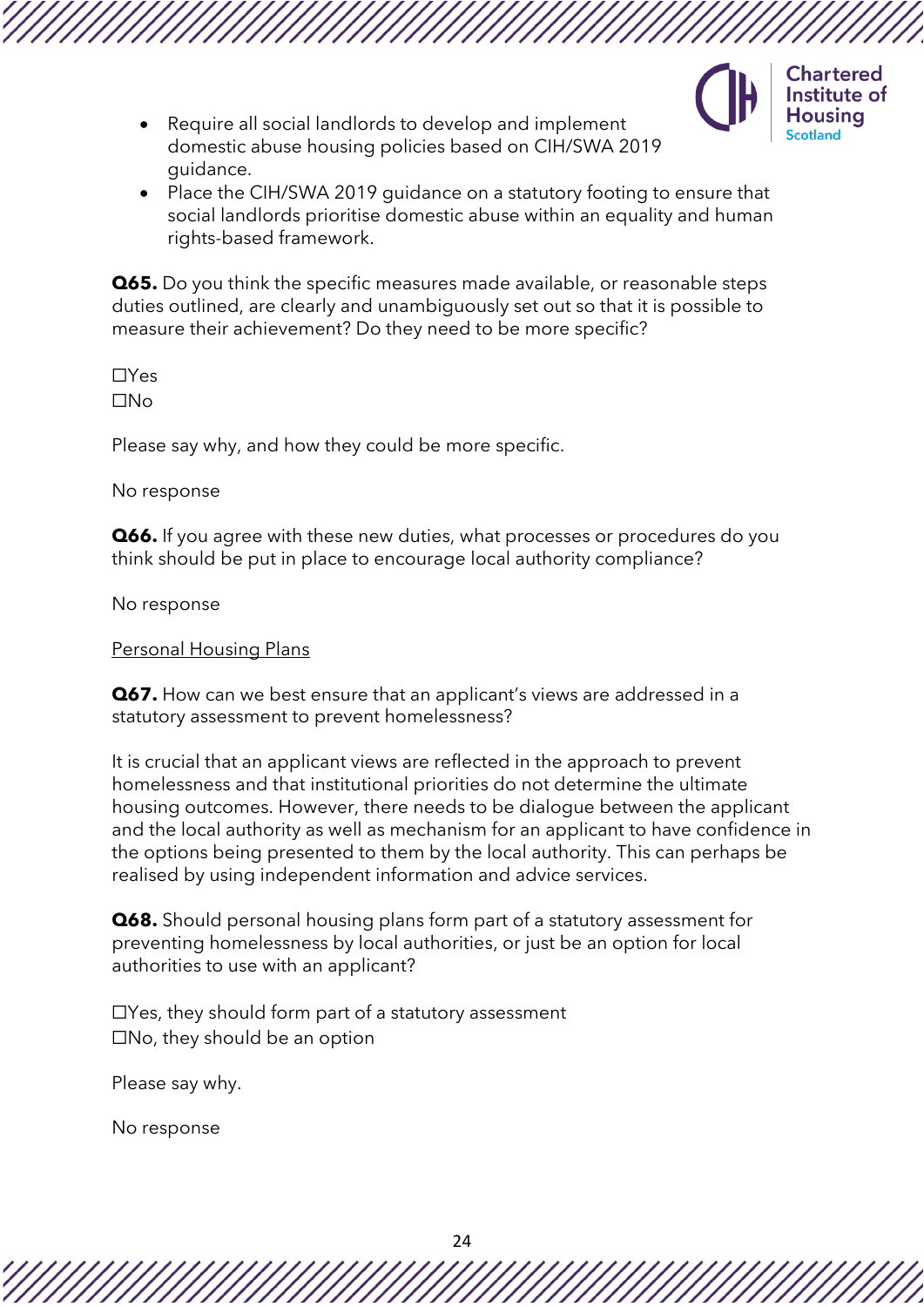

**Chartered** Institute of **Housing** Scotland

**Q69.** Do you agree with the proposal that a local authority should assess housing support needs, and make provision to meet them, as part of a new prevention of homelessness duty?

☒Strongly Agree ☒Agree ☐Disagree ☐Strongly Disagree

Please say why.

Yes. Tenancies will only be sustained if support needs that are assessed are then realised. The assessment process need not be onerous but is essential to determine if any support is required. Otherwise applicants may find themselves in inappropriate or unsuitable housing and ultimately find themselves at risk of homelessness again.

**Q70.** How and at what point do you think an individual's housing support needs should be assessed?

On application an individual's housing needs will be initially assessed by housing officer in partnership with the applicant. Depending on the findings of that assessment there may be a need for a more regular assessment or simply for the individual to alert the landlord when their support needs change.

**Q71.** An applicant during the time they are receiving prevention assistance under a new prevention duty from the homelessness system experiences loss of accommodation, or other change of circumstances which make the reasonable steps agreed to be carried out no longer valid. What should the process look like to ensure someone always has access to the right assistance for the circumstances they are in?

No response

**Q72.** What assistance should be provided to those who are defined as statutorily homeless but where it may be possible to prevent them from becoming homeless from their current accommodation (while ensuring it meets the definitions of suitable and stable)? This might include:

- o People experiencing domestic abuse and who therefore have statutory homelessness status
- o People facing eviction from a PRS tenancy
- o People being asked to leave the family home.

The principles behind prevention duty are shared responsibility, early intervention and informed choice.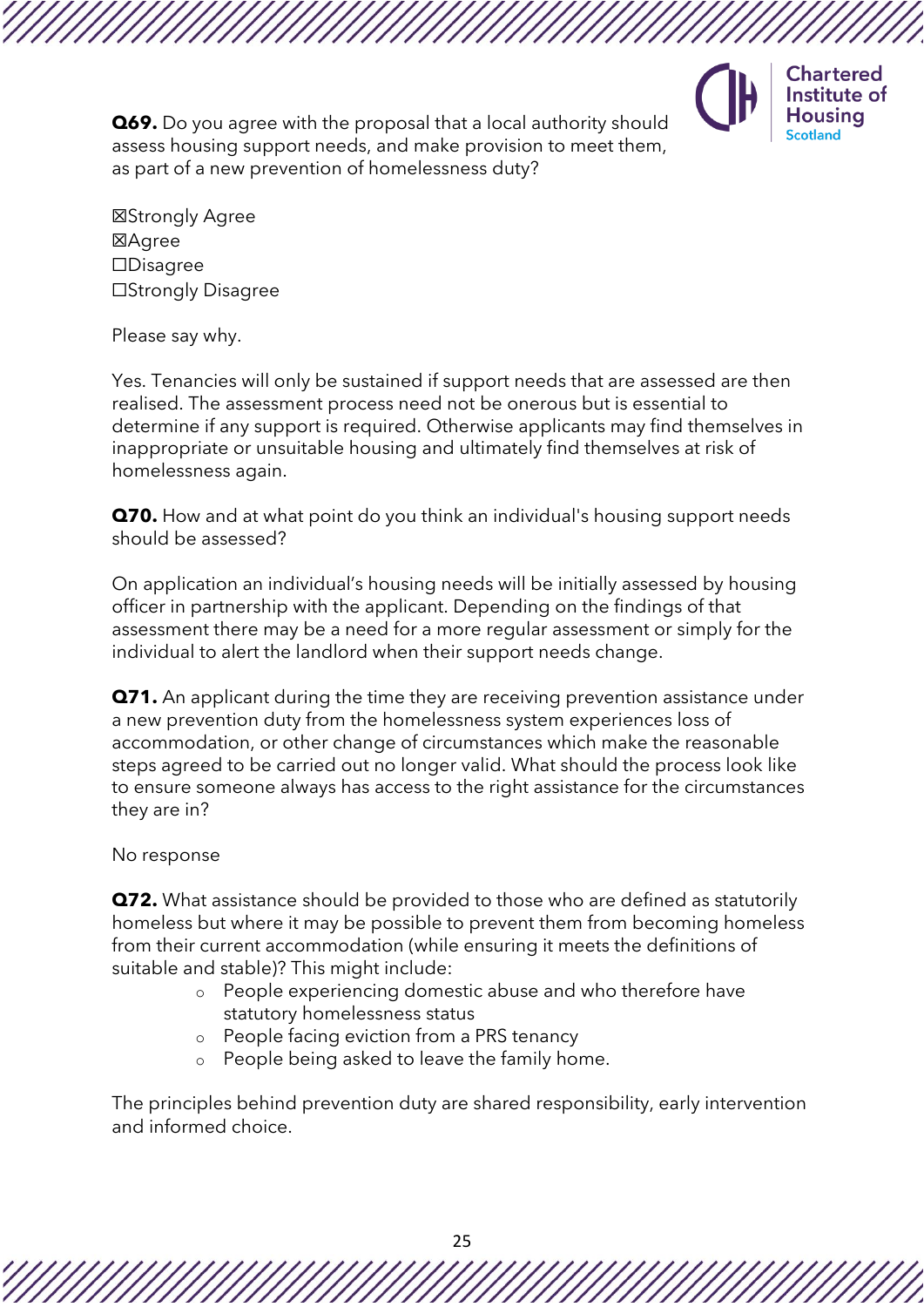

The examples in the question are people potentially at risk of homelessness and who would benefit from early intervention to

have their housing options realised. After assessment if it is deemed, they are at risk they should be subject to the same support as those who are already defined as statutorily homeless.

Meeting the needs of specific groups

**Q73.** Do you agree with the proposal for meeting the needs of specific groups?

☐Strongly Agree ☐Agree ☐Disagree ☐Strongly Disagree

Please say why.

The proposal set out is very vague on how local authorities should address the specific needs for those at risk of homelessness. It speaks to developing protocols between housing and public sector partners but there is no prescription on the measures that are required to ensure these protocols have any impact nor reference to existing guidance, practice or resources that could support this. This could include for example

- the development of separate policies to support each group at risk of homelessness;
- appointing dedicated staff to broker the relationship with household and partners;
- what should be detailed in the homelessness code of guidance; and
- the role of the Scottish Housing Regulator in overseeing how local authorities are meeting this group and how to report on this against the charter outcomes.

While it is appropriate there are specific interventions for different group at risk of homelessness this proposal lacks detail to be helpful to landlords.

**Q74.** Is there anything you would add to these proposals that may strengthen legislative changes to prevent homelessness amongst specific groups?

See previous question

**Q75.** Do you agree with these proposals on preventing homelessness for people experiencing domestic abuse?

☐Strongly Agree ☐Agree ☐Disagree ☐Strongly Disagree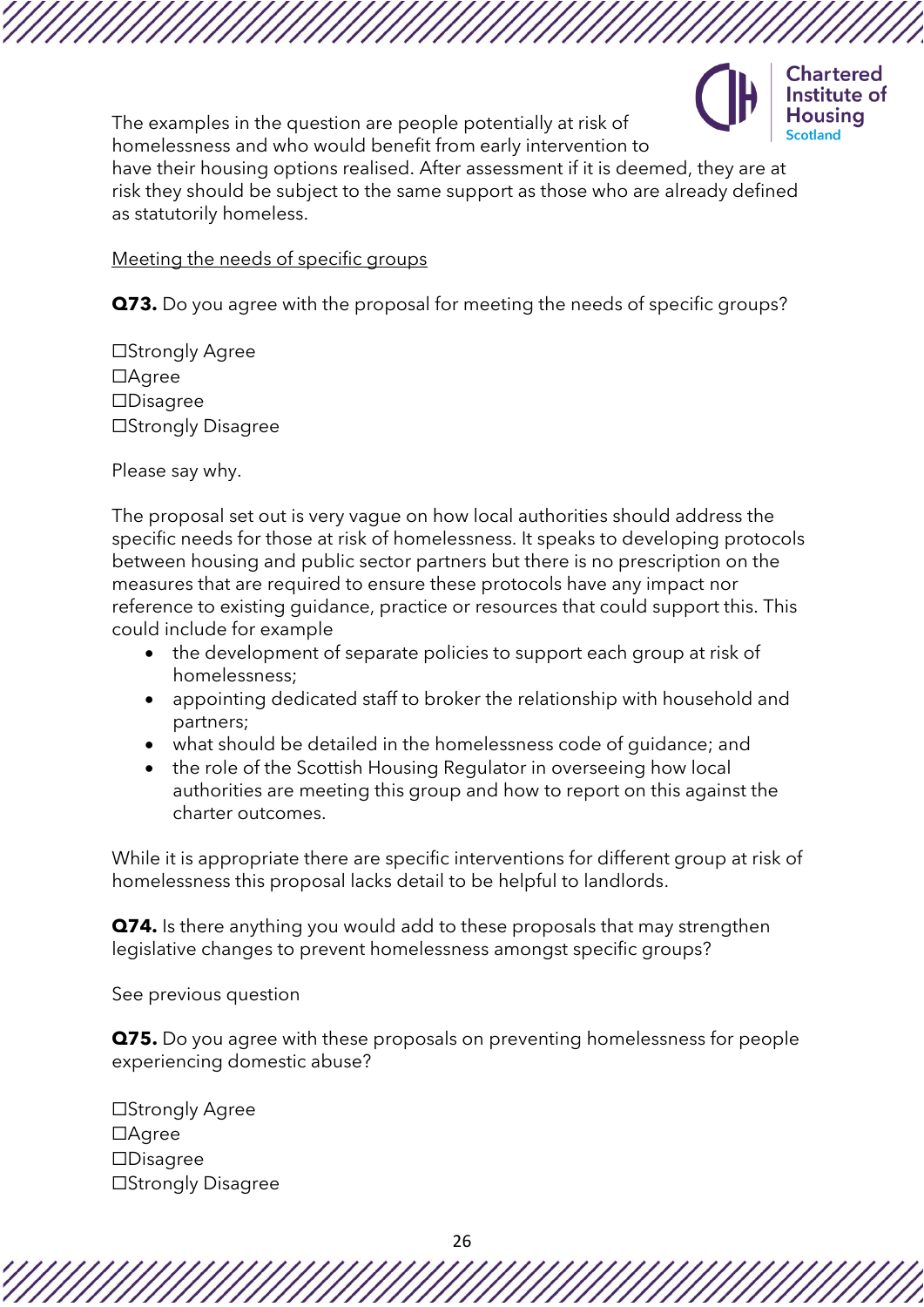

Please say why.

The proposal sets out some of the steps local authorities should take to prevent homelessness for victims of domestic abuse but it fails to reflect the breadth of options available and how they use them. The report, Improving housing outcomes for women and children experiencing domestic abuse, sets out a range of measures (some legal, some regulatory, some policy) that can help prevent homelessness and we would recommend that where there are legal measures that can be progressed, that these are included in the legislation.

**Q76.** Is there anything else that should be included in considering new legislative proposals on the prevention of homelessness resulting from domestic abuse?

What else should be included.

As referenced in the rented sector strategy consultation, we recommend introducing a new legal power to allow PRS landlords to evict a perpetrator where a victim wishes to remain in the home.

Prevention Review Group proposed recommendations for stability and suitability of accommodation

**Q77.** Do you agree with the criteria proposed for the stability of housing outcomes?

☐Strongly Agree ☐Agree ☐Disagree ☐Strongly Disagree

Please say why.

No. We recognise the reflection of the PRG in determining provision of stable housing for 12 months as a pragmatic approach to preventing homelessness. However, this proposal represents a derogation of rights for those who previously had the right to fixed permanent housing. As the government looks to embed the right to adequate housing in law, one of the foundational aspects of this is no derogation in housing rights and that they are progressively realised. The introduction of stable accommodation for only 12 months undermines this principle.

**Q78.** Do you agree that 12 months is an appropriate minimum expected period for accommodation to be available (regardless of the type of tenure) for people who are threatened with homelessness or have become homeless?

☐Strongly Agree ☐Agree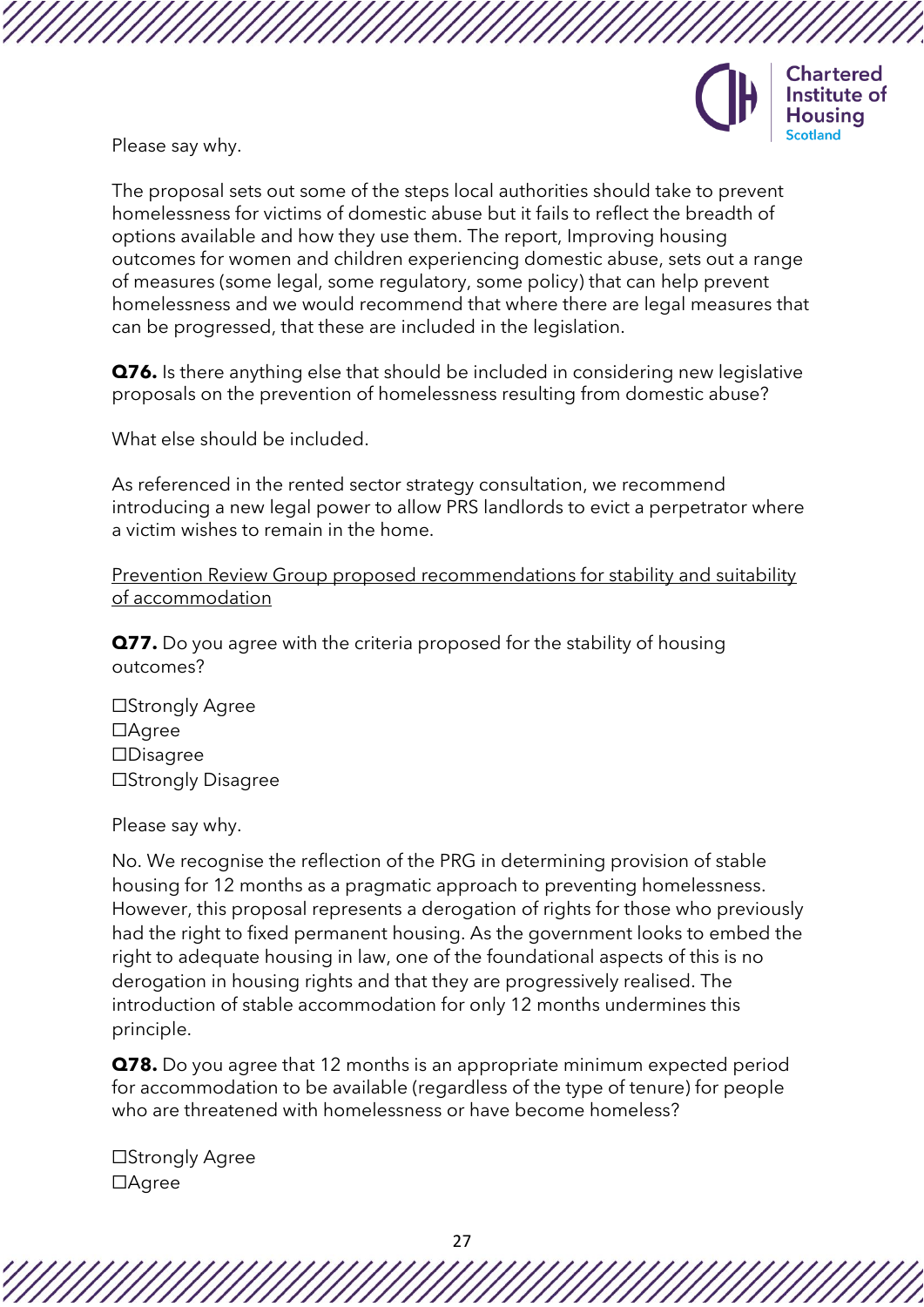☒Disagree ☐Strongly Disagree



Please say why.

No - as above

**Q79.** How do you see this working in a) a private tenancy; b) accommodation with an occupancy agreement; and c) those returning to the family home or to live with another relative?

No response

**Q80.** Are these the right grounds to consider in deciding on the suitability of housing outcomes? Are there any other grounds that should be considered?

☐Yes ☐No

Please say why, and any other grounds that should be considered.

When considering criteria for suitability it would be helpful for there to be a direct read across from the prevention duty to the right to adequate housing and the internationally recognised criteria that determine this right is realised. These are housing that is:

- Affordable
- Habitable
- Good location
- Culturally adequate
- Accessible
- Secure
- Access to services

As the Scottish Government legislates to incorporate economic social and cultural rights in legislation we will see landlords taking specific steps to realise the right to adequate housing for their tenants. Many are already doing so and mirroring this criteria as part of the prevention duty will help landlord think about their approach in a human rights context.

**Q81.** Do you think the criteria proposed for both stability and suitability of housing outcomes would allow people a wider range of housing options to either prevent homelessness or rehouse someone who has become homeless, and that could lead to better outcomes for the applicant?

☐Yes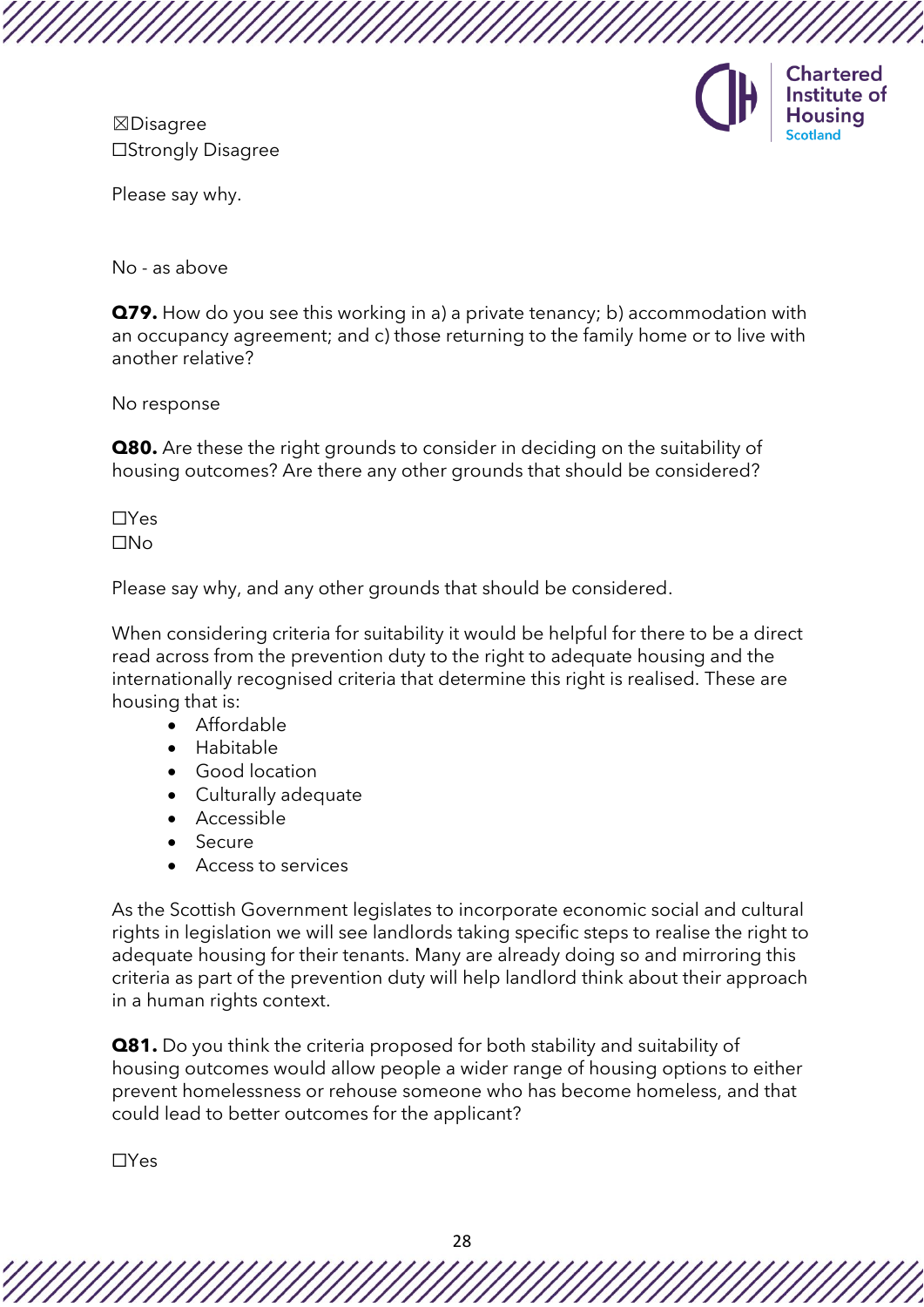☐No



Please say why.

No response

Safeguards for non-standard accommodation options as part of a new prevention of homelessness duty

The Prevention Review Group suggested that accommodation not protected by other legal safeguards (referred to "non-standard" options in the PRG report) must have additional safeguards in place:

- The accommodation must have appropriate facilities for settled living (such as 24-hour access, adequate toilet and washing facilities, access to kitchen facilities, a private bedroom)
- A statement of rights and responsibilities in relation to the accommodation
- Applicants must give written consent to be discharged into a non-standard form of accommodation (i.e. they have a veto).

**Q82.** When taken with the general criteria for suitability and stability, do these additional safeguards provide the right safeguards to ensure these accommodation types (non-standard) are always suitable and stable? Are there any additional safeguards that could be put in place?

☐Yes ☐No

Please say why, and if there are additional safeguards that could be put in place.

No response

# **PRG proposed recommendations for enforcing people's rights**

Right to review

**Q83.** Do you think any additional measures are needed to ensure a right to review by the local authority within the proposed legislative measures to prevent homelessness?

☐Yes ☐No

Please say why.

The list provided is comprehensive in setting out the conditions by which an individual may wish to challenge a local authority decision.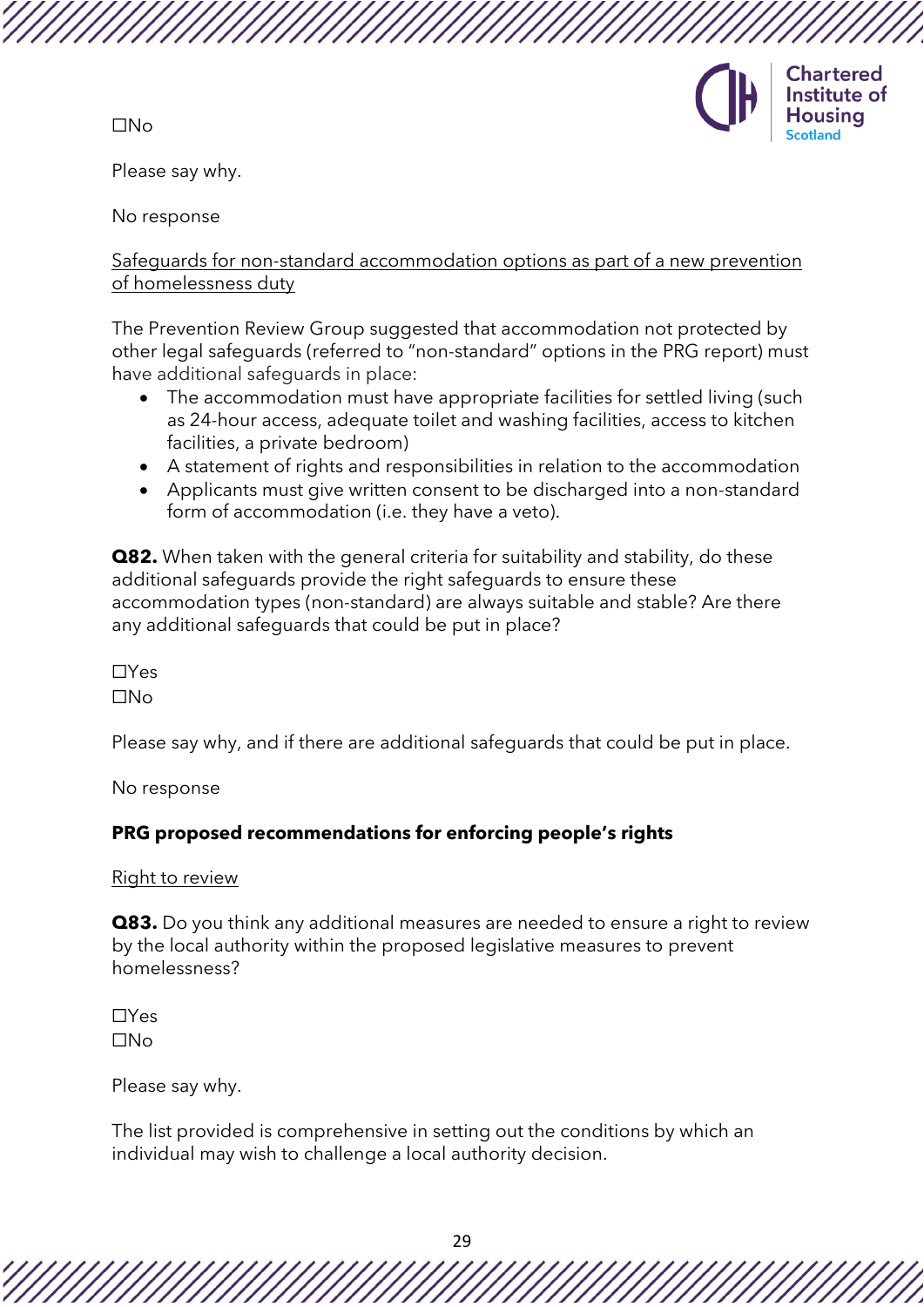#### Right to appeal



**Q84.** What do you think are the key considerations in any appeal process linked to new legislative measures to prevent homelessness as outlined?

An appeal process will only be utilised by individual where there is access to independent information and advice about their rights and their choices.

CIH Scotland notes the findings of a 2019 survey by Shelter Scotland, when questioning about awareness of the Housing and Property Chamber, found that most PRS tenants are either not aware of its existence, or confident that it can address their problems. Indeed, only around half knew that the Tribunal could help with disputes such as eviction, disrepair and rent increases and perhaps unsurprisingly, most of the 29 respondents said they were more confident approaching their landlord than the Tribunal.

In addition, applications to the Tribunal are at times made without a full understanding of the law and the obligations of the landlord and tenant. CIH has heard of anecdotal cases where tenants have made an incomplete application or applied under wrong criteria, despite the case(s) having merit. This in turn means those cases are not progressed.

As such without access to independent advice from agencies, such as Citizens Advice Bureau or Shelter Scotland, to guide tenants on their rights and provide advice on the value of an appeal, there will be inadvertent misapplication in the system which will undermine the right to appeal.

#### **Regulation**

**Q85.** Do you have anything to add to the proposal on the role of the Scottish Housing Regulator in relation to proposals for new legislative duties to prevent homelessness?

We believe there is scope of the SHR to conduct a thematic review of landlords response to the prevention duty to better understand how they are responding to the new requirement and identify any systemic challenges with implementing the law as per the policy intention. This will include reporting on any gatekeeping by local authorities.